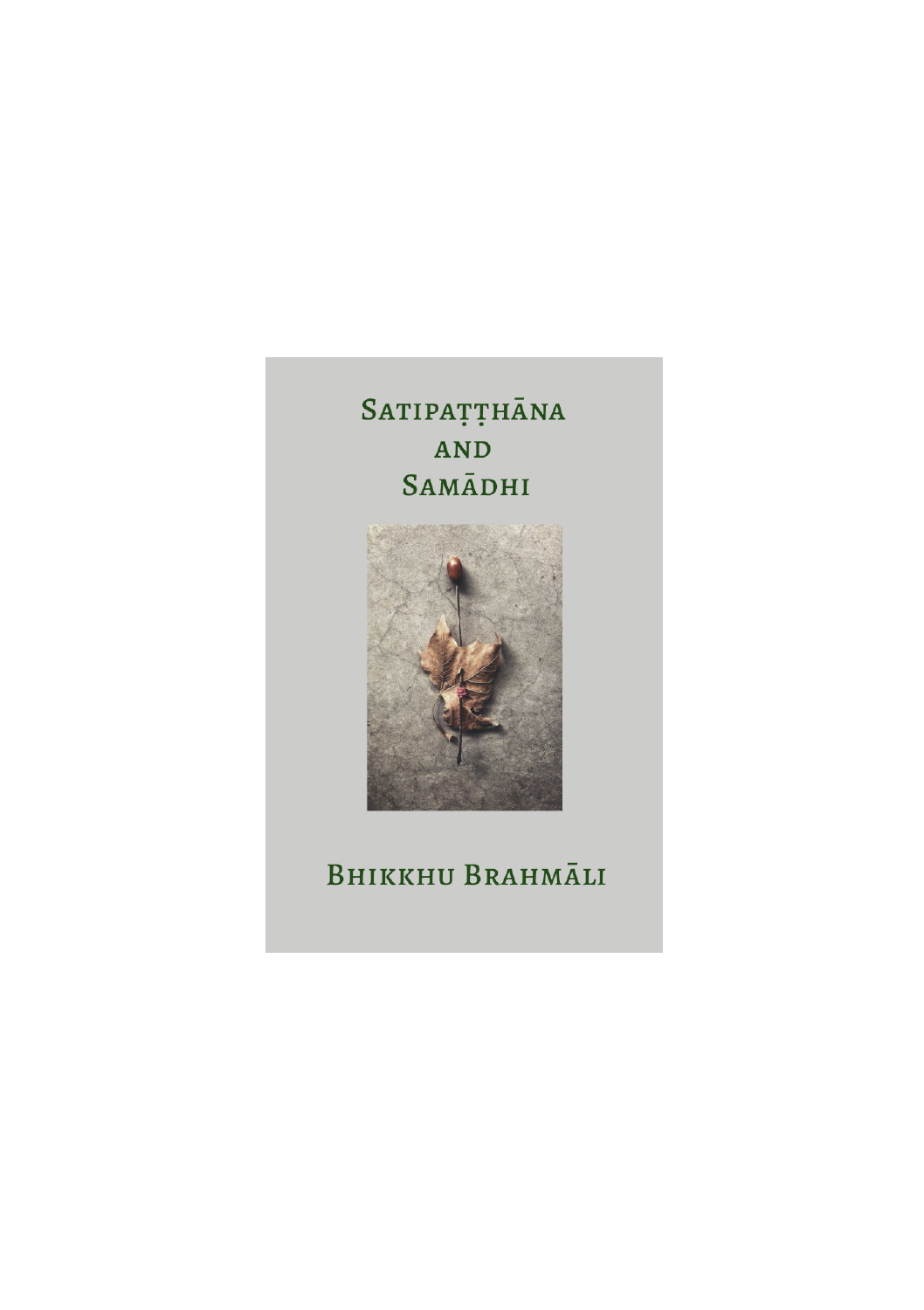# SATIPAȚȚHĀNA AND SAMĀDHI

### BHIKKHU BRAHMĀLI



WISDOM & WONDERS BOOKS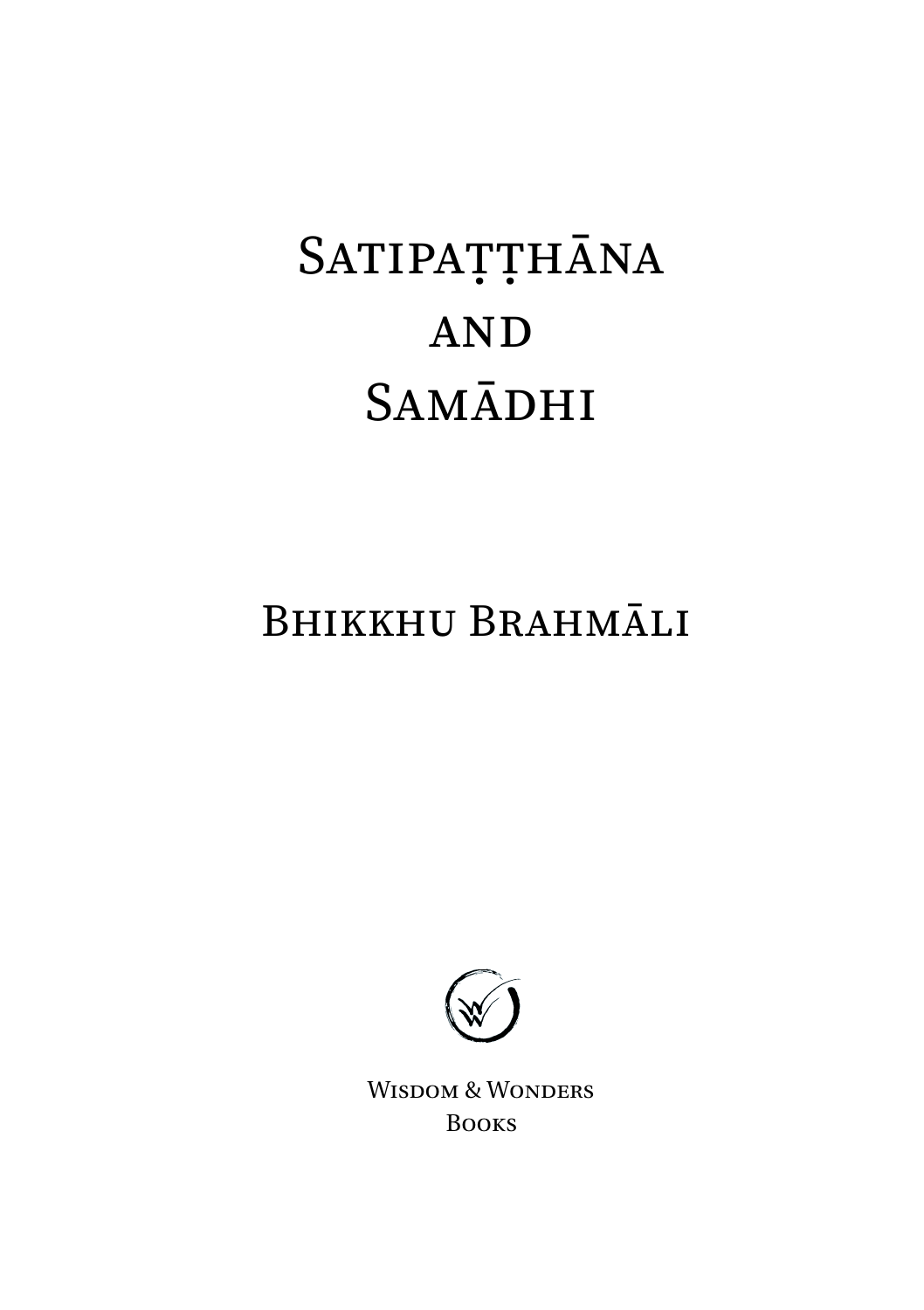Copyright © Bhikkhu Brahmāli 2004, 2016, 2022

Creative Commons Attribution-NonCommercial-ShareAlike 4.0 International (CC BY-NC-SA 4.0)

You are free to:

**Share** — copy and redistribute the material in any medium or format **Adapt** — remix, transform, and build upon the material

Under the following terms:

**Attribution** — You must give appropriate credit, provide a link to the license, and indicate if changes were made. You may do so in any reasonable manner, but not in any way that suggests the licensor endorses you or your use.

**Non-Commercial** — You may not use the material for commercial purposes.

**ShareAlike** — If you remix, transform, or build upon the material, you must distribute your contributions under the same license as the original. **No additional restrictions** — You may not apply legal terms or technological measures that legally restrict others from doing anything the license permits.

For enquiry about the book or Bhikkhu Brahmāli, please contact www.bswa.org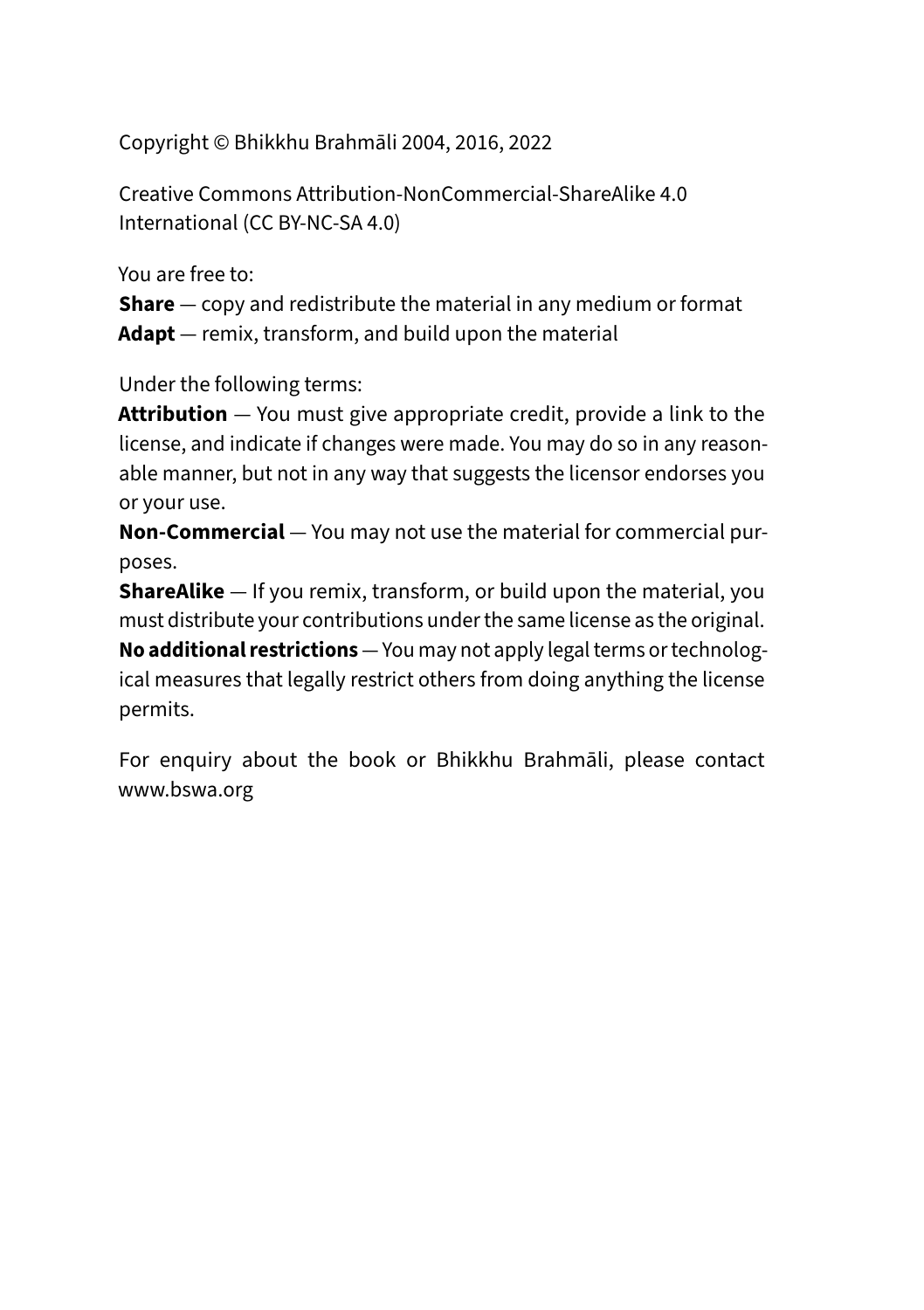### **CONTENTS**

| Introduction                              | 2  |
|-------------------------------------------|----|
| Samādhi and the Satipaṭṭhāna Suttas       | 3  |
| Satipatthāna and Samādhi -                |    |
| <b>Outside of the Satipatthana Suttas</b> | 6  |
| Satipatthāna and Vipassanā                | 11 |
| <b>Two Stages of Satipatthana</b>         | 15 |
| <b>Conclusion</b>                         | 18 |
| <b>References</b>                         | 19 |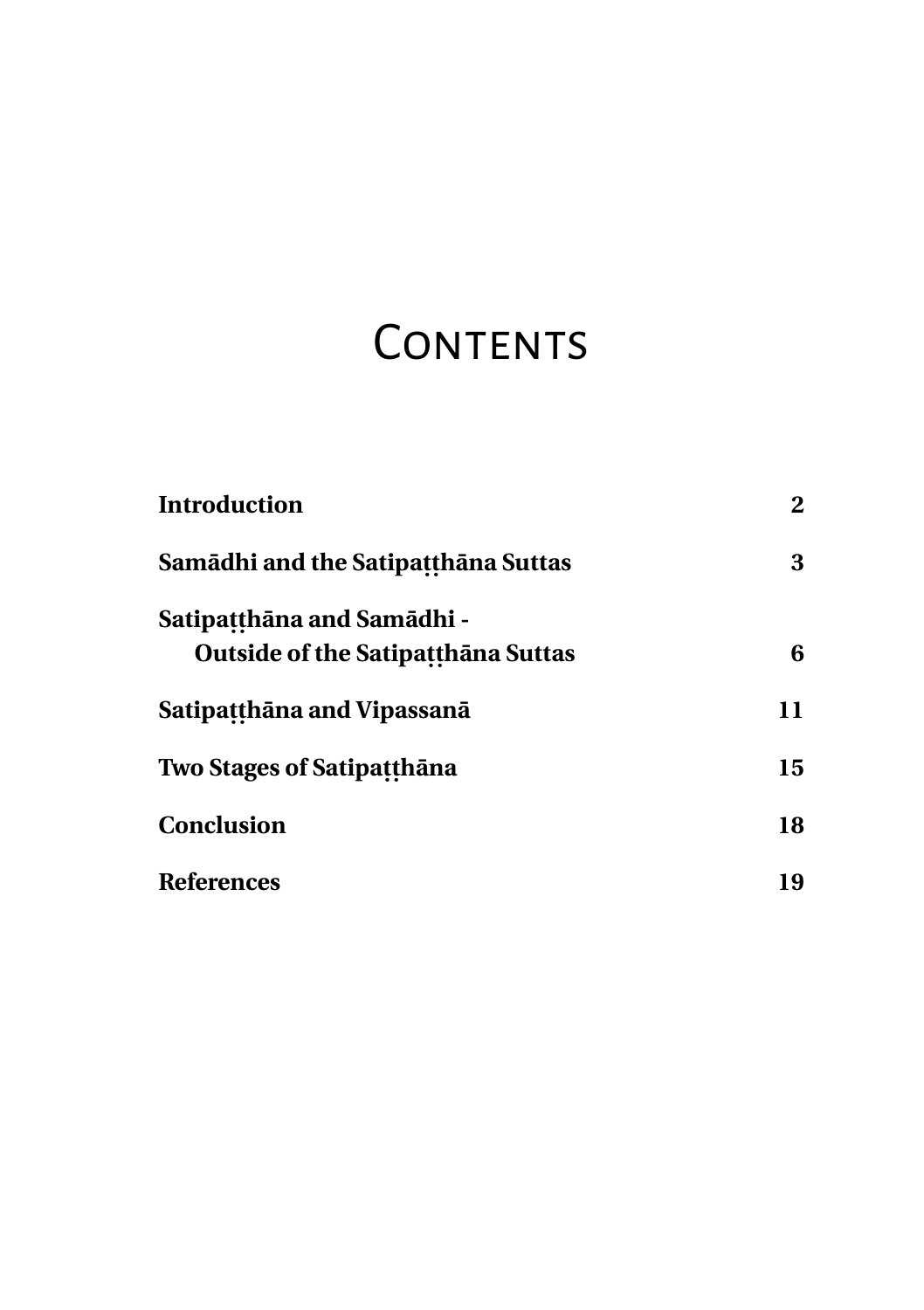### **PREFACE**

This 2022 revised edition is based on the 2016 edition, with minor typographic and reference corrections. Read or download this book at:

Wisdom & Wonders MettāShelf— wiswo.org/books

WISDOM & WONDERS JANUARY 2022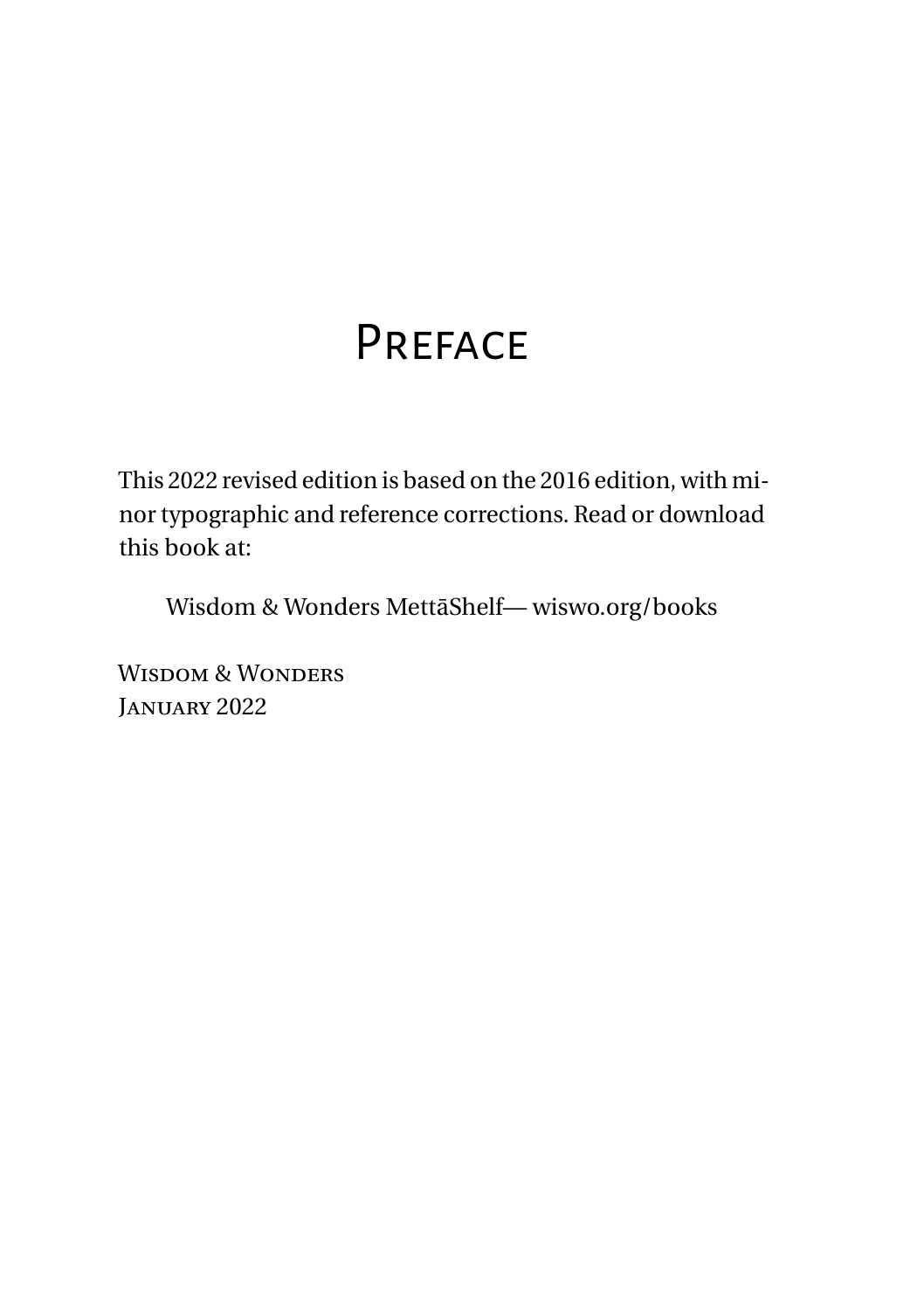### <span id="page-5-0"></span>Introduction

One of the most common unquestioned assumptions among Buddhist meditators is that *satipaṭṭhāna* is synonymous with *vipassanā*. This assumption, it seems, often is a result of reading the Satipaṭṭhāna Suttas<sup>1</sup> in isolation without carefully considering the context in which *satipaṭṭhāna* is used throughout the *suttas*. When the broader view of the entire Sutta Piṭaka is taken into account, it becomes clear that such an assumption is, at best, only partially correct.<sup>2</sup> In this short study I will investigate the various contexts in which *satipaṭṭhāna* appear and in particular consider its relationship with *samādhi*. 3

<sup>&</sup>lt;sup>1</sup>"The Satipaṭṭhāna Suttas" is a reference to DN22 and MN10

 $^{2}$ I follow the advice given in the four great standards, DN16.4.8-11, which is to use only the word of the Buddha as the final authority in settling controversial points of Dhamma. For the purposes of this paper, I take the following parts of the Pali Canon as the word of the Buddha: The Dīgha Nikāya (DN), the Majjhima Nikāya (MN), the Saṃyutta Nikāya (SN), and the Aṅguttara Nikāya (AN).

<sup>3</sup>Whenever *samādhi* is used on its own in the *suttas*, it almost always includes the four *jhānas*. Moreover, although other types of *samādhi* are mentioned in the Pali Canon, by far the most common type of *samādhi* is the four *jhānas*. Thus, in this paper, whenever I use the term *samādhi*, I mainly refer to the four *jhānas*.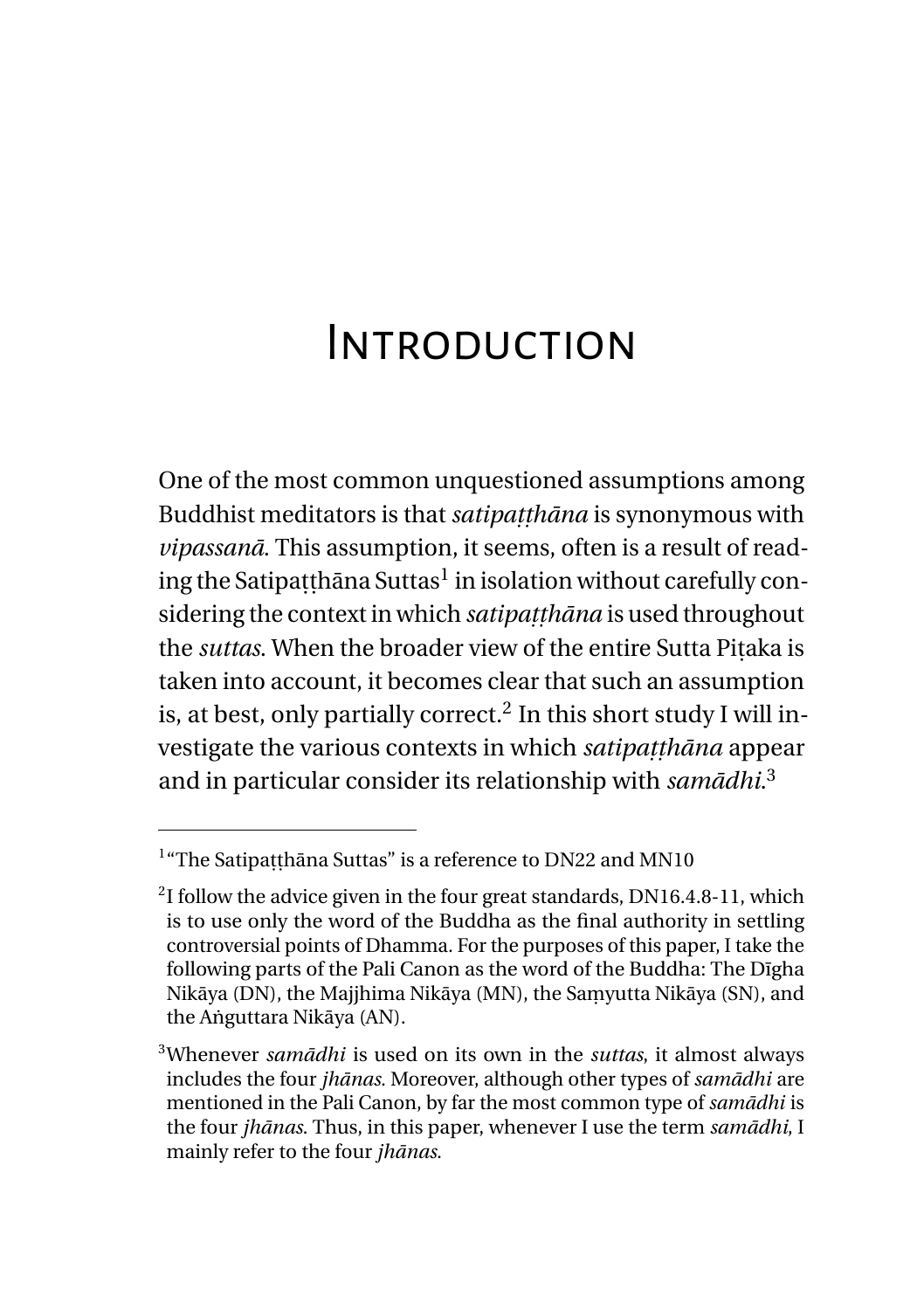## <span id="page-6-0"></span>Samādhi and the SATIPATȚHANA SUTTAS

The Satipatthāna Suttas are often understood as being only concerned with *vipassanā* meditation. But there is nothing intrinsic to the Satipatthāna Suttas that allows one to conclude thus. Indeed, there are several aspects of these *suttas* that point to *satipaṭṭhāna* also being concerned with *samatha* and *samādhi*, calm and stillness.

The first of these aspects is the inclusion of the first tetrad of the Ānāpānasati Sutta in the Satipaṭṭhāna Suttas.

Ānāpānasati is usually regarded as a *samādhi* practice, and there seems to be no reason why it should be regarded otherwise here.<sup>4</sup> Moreover, the Ānāpānasati Sutta states that each of its four tetrads fulfils each of the four *satipaṭṭhānas*. 5 It then concludes:

<sup>&</sup>lt;sup>4</sup>The first three tetrads of the Ānāpānasati Sutta are generally understood (also by the Commentary) to be *samādhi* practices. Moreover, the *suttas* contain phrases such as *ānāpānasati-samādhi,* "concentration through mindfulness of breathing," e.g. at SN54:7.

<sup>5</sup> See MN118.23-28.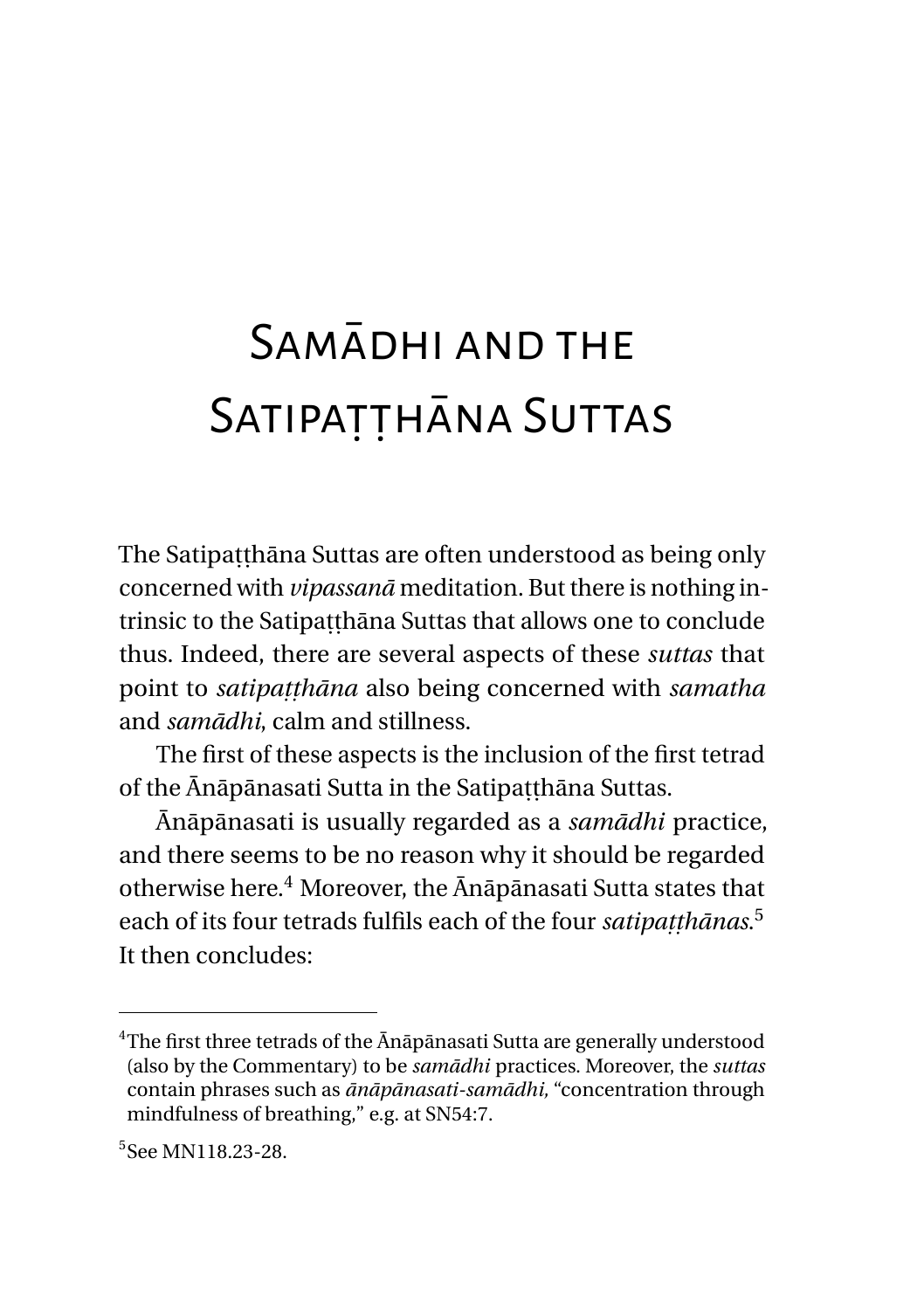"Bhikkhus, that is how mindfulness of breathing, when developed and cultivated, fulfils the four *satipaṭṭhānas*."<sup>6</sup>

And it is not only the *ānāpānasati* part of the Satipaṭṭhāna Suttas which relates to *samādhi*. The cemetery contemplations, for example, are elsewhere specifically said to be *samādhi* practices:

"And, monks, what is the effort of guarding? Here, monks, a monk guards a favourable object of *samādhi* which is present in him: the perception of a skeleton, the perception of a worm-infested corpse, the perception of a livid corpse, the perception of a festering corpse, the perception of a fissured corpse, the perception of a bloated corpse."<sup>7</sup>

Indeed, it seems that all the satipatthāna practices have a samādhi aspect. Take the standard passage which concludes each exercise of the Satipatthāna Suttas:

"In this way he contemplates an aspect of the body internally, or he contemplates an aspect of the body externally, or he contemplates an aspect

<sup>6</sup>*Evaṃ bhāvitā kho, bhikkhave, ānāpānassati evaṃ bahulīkatā cattāro satipaṭṭhāne paripūreti.* MN118.28.

Depending on availability and suitability, I use either Ven. Bhikkhu Bodhi's translations or supply my own.

<sup>7</sup>*Katamañca, bhikkhave, anurakkhaṇāppadhānaṃ? Idha, bhikkhave, bhikkhu uppannaṃ bhaddakaṃ samādhinimittaṃ anurakkhati aṭṭhikasaññaṃ puḷavakasaññaṃ vinīlakasaññaṃ vicchiddakasaññaṃ uddhumātakasaññaṃ*. AN4:14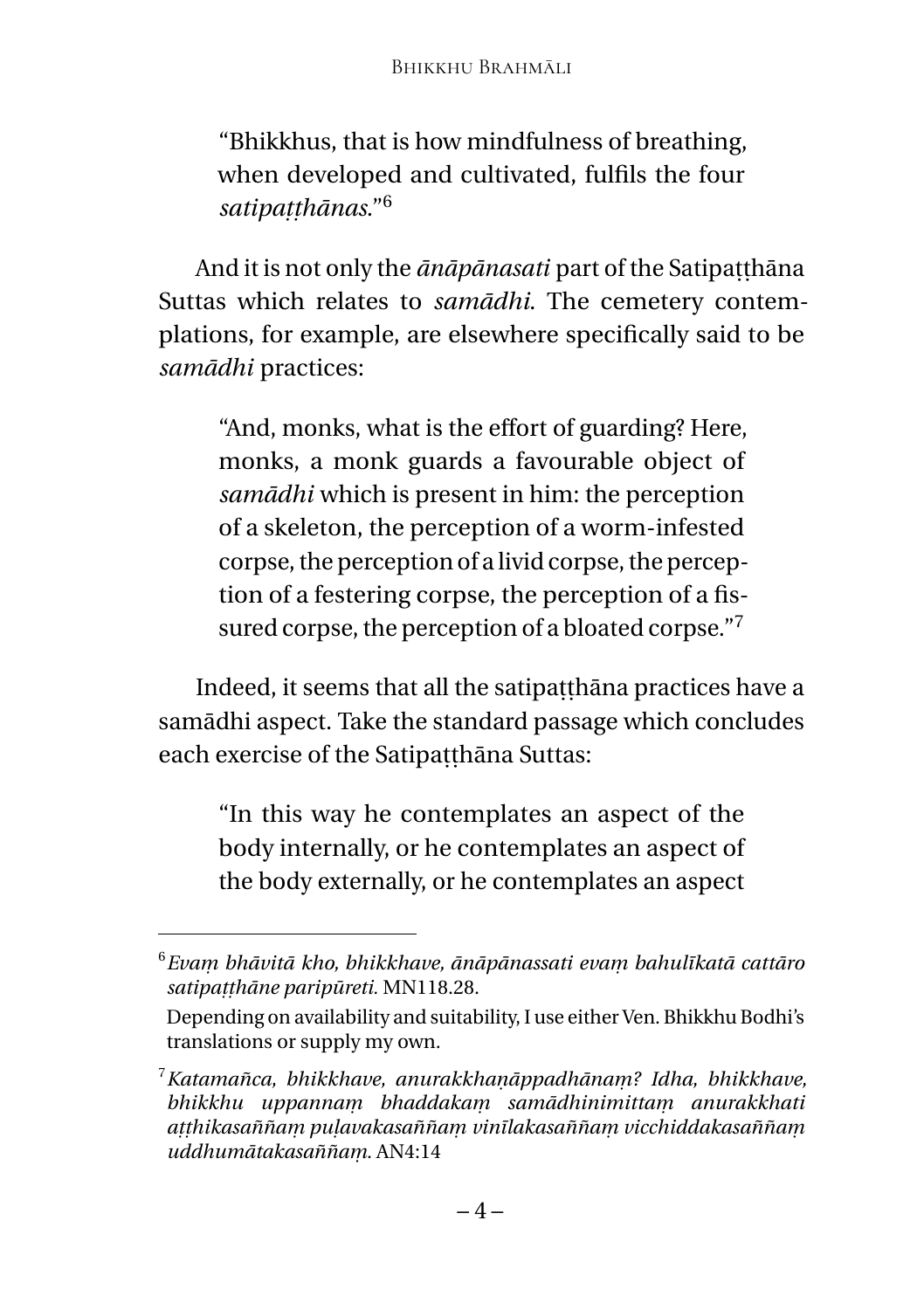of the body … feelings … mind … phenomena internally and externally."<sup>8</sup>

Then consider the following passage which relates the internal contemplation directly to *samādhi*:

"Here a monk contemplates an aspect of the body internally, energetic, clearly comprehending, mindful, having removed desire and aversion for the world. Contemplating an aspect of the body … feelings … mind … phenomena internally, he is rightly stilled (*sammā samādhiyati*), rightly purified."<sup>9</sup>

<sup>8</sup> *Iti ajjhattaṃ vā kāye kāyānupassī viharati, bahiddhā vā kāye kāyānupassī viharati, ajjhattabahiddhā vā kāye kāyānupassī viharati. Iti ajjhattaṃ vā vedanāsu vedanānupassī … citte cittānupassī … dhammesu dhammānupassī viharati, bahiddhā vā dhammesu dhammānupassī viharati, ajjhatta-bahiddhā vā dhammesu dhammānupassī viharati.* MN10.5

The inclusion of the arising and passing away section immediately after the above might be taken to mean that this is all about insight. However, it seems that the initial part on contemplating internally and externally can be done independently of the contemplation of arising and passing away, see e.g. DN18.26.

<sup>9</sup> *Idha bho bhikkhu ajjhattaṃ kāye kāyānupassī viharati ātāpī sampajāno satimā vineyya loke abhijjhā domanassaṃ. Ajjhattaṃ kāye kāyānupassī … vedanāsu vedanānupassī … citte cittānupassī … dhammesu dhammānupassī viharanto tattha sammā samādhiyati sammā vippasīdati.* DN18.26 Rightly concentrated, *sammā-samādhiyati,* refers to the *jhānas*.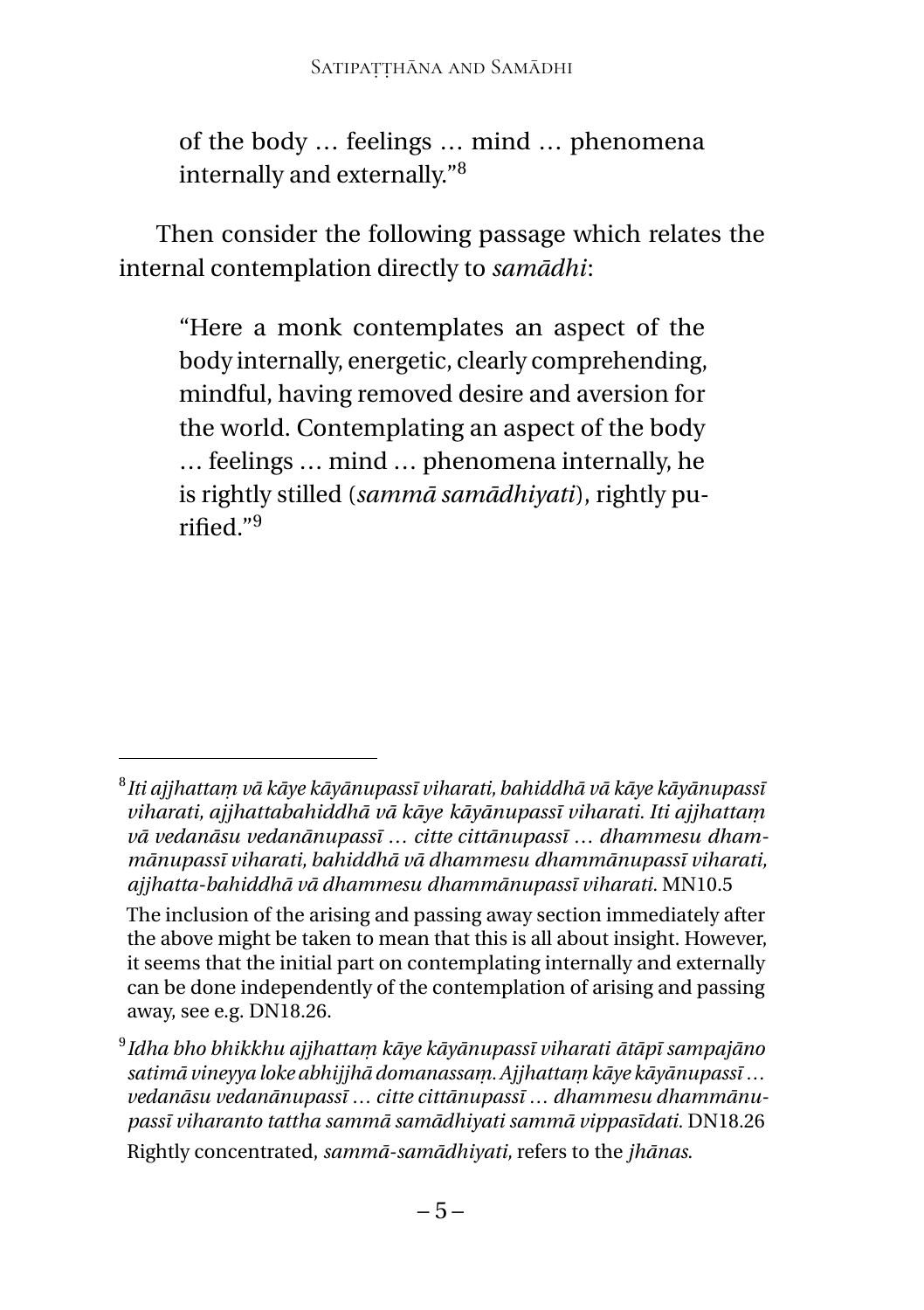## <span id="page-9-0"></span>SATIPAȚȚHANA AND SAMADHI OUTSIDE OF THE SATIPATTHANA **SUTTAS**

The above should be sufficient to at least suggest that*samādhi* is an integral part of *satipaṭṭhāna*. However, to be able to make a strong case for this relationship, and to consider in more detail what it involves, it is necessary to look beyond the Satipaṭṭhāna Suttas to the broader use of *satipaṭṭhāna* in the Sutta Piṭaka.

In the threefold division of the Buddhist Path, into *sīla* (virtue), *samādhi*, and *paññā* (wisdom), *satipaṭṭhāna* is classified under *samādhi*, not under *paññā*:

"Right effort, right mindfulness (*satipaṭṭhāna*),<sup>10</sup> and right*samādhi* (the *jhānas*) <sup>11</sup> - these states are included in the category of *samādhi*. Right view

<sup>10</sup>Right mindfulness, *sammāsati*, is always defined as the four *satipaṭṭhānas*; see e.g. SN45.8.

<sup>11</sup>*Sammāsamādhi*, right stillness, is always defined as the four *jhānas*, see e.g. SN45.8.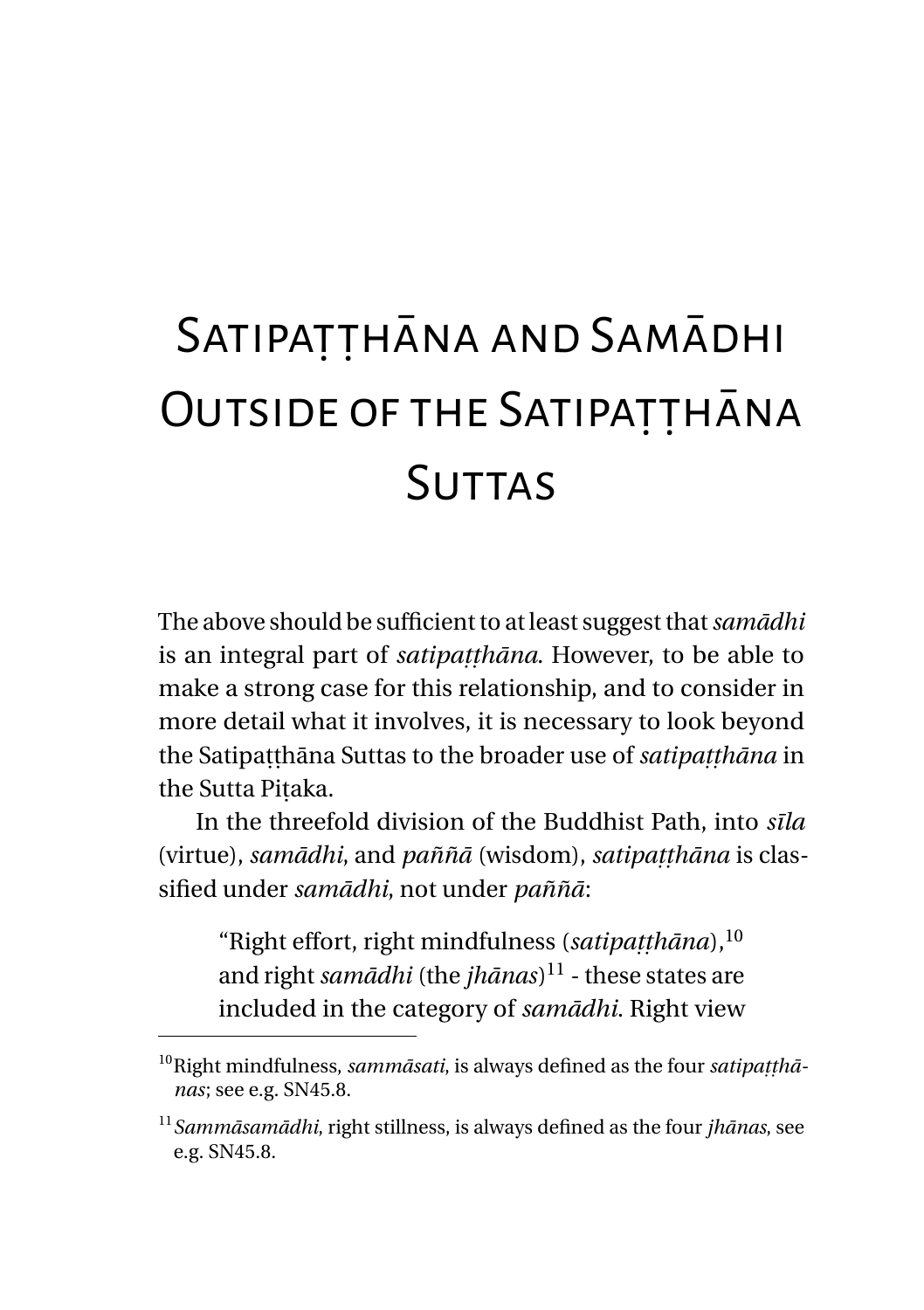and right intention—these qualities are included in the category of wisdom."<sup>12</sup>

If *satipaṭṭhāna* were equivalent or closely related to *vipassanā* rather than *samādhi*, would it not be included in the category of wisdom rather than the category of *samādhi*? 13

The most important relationship between *satipaṭṭhāna* and *samādhi* that emerges from a broad reading of the *suttas* is that the practice of *satipaṭṭhāna* leads to *samādhi*: 14

"The four*satipaṭṭhānas* are the bases of*samādhi.*" 15

"The repetition, development, and cultivation of these same qualities (*satipaṭṭhāna* and right effort) is the development of *samādhi*."<sup>16</sup>

" 'I will contemplate an aspect of the body … feelings  $\ldots$  mind  $\ldots$  phenomena,<sup>17</sup> energetic, clearly comprehending, mindful, having removed desire and aversion for the world.' It is in this way, monk, that you should train.

<sup>12</sup>*Yo ca sammā-vāyāmo yā ca sammā-sati yo ca sammā- samādhi, ime dhammā samādhikkhandhe saṅgahitā; yā ca sammā-diṭṭhi yo ca sammāsaṅkappo, ime dhammā paññākkhandhe saṅgahitā ti.* MN44.11

<sup>&</sup>lt;sup>13</sup>That *vipassanā* and wisdom are closely related is shown by a passage which states that when *vipassanā* is developed, wisdom is developed: *Vipassanā, bhikkhave, bhāvitā kamatthamanubhoti?* AN2:31

<sup>14</sup>I use "*satipaṭṭhāna* leads to *samādhi*" and "*satipaṭṭhāna* is a *samādhi* practice" synonymously.

<sup>15</sup>*Cattāro satipaṭṭhāne samādhi-nimittā. MN44.12*

<sup>16</sup>*Yā tesaṃyeva dhammānaṃ āsevanā bhāvanā bahulīkammaṃ, ayaṃ ettha samādhibhāvanā.* MN44.12

<sup>17</sup>i.e. the four *satipaṭṭhānas*.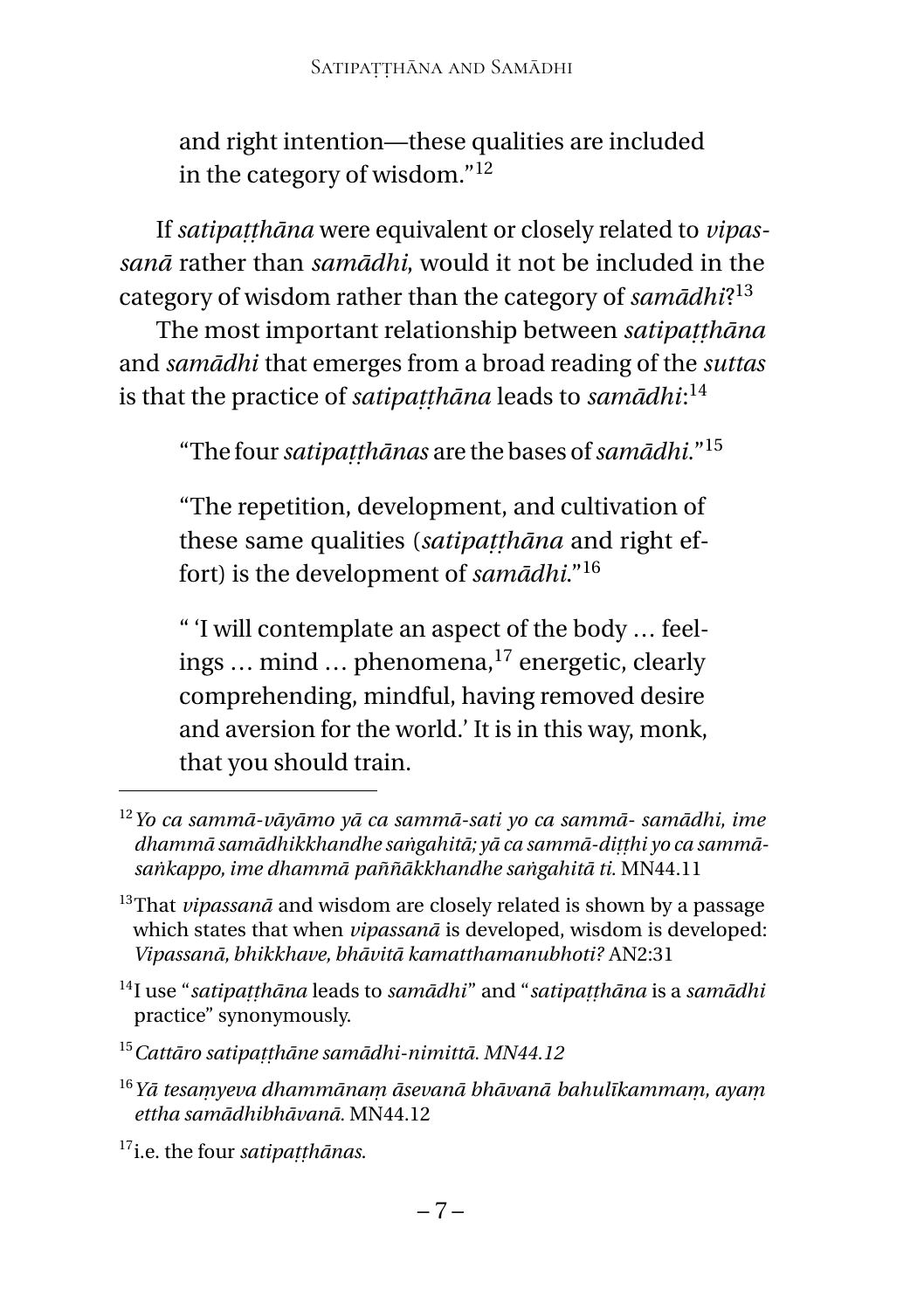"When, monk, this *samādhi* has been developed and made much of in this way, you should develop this *samādhi* with initial and sustained application, you should develop it without initial application but with a remainder of sustained application, you should develop it without initial and sustained application, you should develop it with rapture, you should develop it with comfort, you should develop it with equanimity."<sup>18</sup>

The last part, "initial and sustained application ... with equanimity," is a reference to the *jhānas*. <sup>19</sup> Note how *satipaṭṭhāna* practice is first called "this *samādhi*" and then said to lead on to the *jhānas*.

"So too, monks, here some foolish, incompetent, unskilful monk contemplates an aspect of the

*Yato kho te, bhikkhu, ayaṃ samādhi evaṃ bhāvito hoti bahulīkato, tato tvaṃ, bhikkhu, imaṃ samādhiṃ savitakkasavicārampi bhāveyyāsi, avitakkavicāramattampi bhāveyyāsi, avitakkaavicārampi bhāveyyāsi, sappītikampi bhāveyyāsi, nippītikampi bhāveyyāsi, sātasahagatampi bhāveyyāsi, upekkhāsahagatampi bhāveyyāsi.* AN8:63

<sup>19</sup>The various qualities listed are the defining characteristics of the *jhānas*, see g. MN51.20-23. The *samādhi* with initial and sustained application is the first *jhāna*. The *samādhi* without initial but with a remainder of sustained application is mentioned in the *suttas* only rarely and it falls between the first and the second *jhāna*. The *samādhi* without initial and sustained application is the second *jhāna* or above. The *samādhi* without rapture refers to third *jhāna* and above, and so does the *samādhi* with comfort; comfort (*sāta*) here being a synonym for happiness (*sukha*). The *samādhi* with equanimity refer to the fourth *jhāna* and beyond. That the four *jhānas* are meant here is also supported by the Commentary; see Aṅguttara Nikāya Commentary vol.IV, p.142, l. 9-22.

<sup>18</sup>*Kāye kāyānupassī … vedanāsu vedanānupassī … citte cittānupassī … dhammesu dhammānupassī viharissāmi ātāpī sampajāno satimā vineyya loke abhijjhā-domanassanti. Evañhi te, bhikkhu, sikkhitabbaṃ.*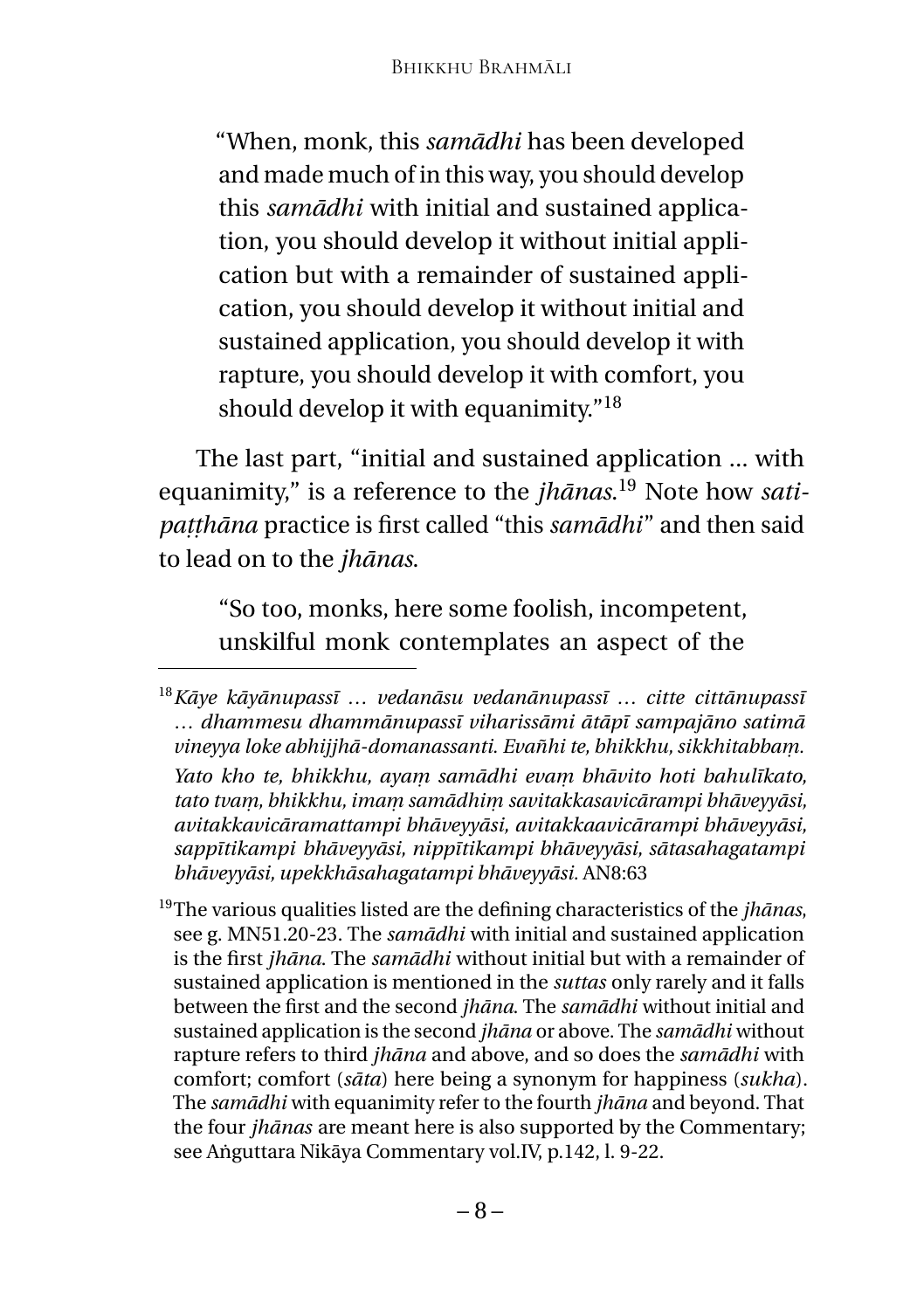body, energetic, clearly comprehending, mindful, having removed desire and aversion for the world. While he contemplates an aspect of the body, his mind does not become stilled (*samādhiyati*) ...

"So too, monks, here some wise, competent, skilful monk contemplates an aspect of the body, energetic, clearly comprehending, mindful, having removed desire and aversion for the world. While he contemplates an aspect of the body … feelings … mind … phenomena, his mind becomes stilled (*samādhiyati*) ...

"That wise, competent, skilful monk gains pleasant dwellings in this very life, and he gains mindfulness and clear comprehension."<sup>20</sup>

The phrase "pleasant dwellings in this very life" is a common synonym in the *suttas* for the four *jhānas*. 21

<sup>20</sup>*Evameva kho, bhikkhave, idhekacco bālo abyatto akusalo bhikkhu kāye kāyānupassī viharati ātāpī sampajāno satimā, vineyya loke abhijjhādomanassaṃ. Tassa kāye kāyānupassino viharato cittaṃ na samādhiyati … vedanāsu … citte … dhammesu dhammānupassī viharati ātāpī sampajāno satimā, vineyya loke abhijjhādomanassaṃ. Tassa dhammesu dhammānupassino viharato cittaṃ na samādhiyati ...*

*Evameva kho, bhikkhave, idhekacco paṇḍito byatto kusalo bhikkhu kāye kāyānupassī viharati ātāpī sampajāno satimā, vineyya loke abhijjhādomanassaṃ. Tassa kāye kāyānupassino viharato cittaṃ samādhiyati … vedanāsu … citte … dhammesu dhammānupassī viharati ātāpī sampajāno satimā, vineyya loke abhijjhādomanassaṃ. Tassa dhammesu dhammānupassino viharato cittaṃ samādhiyati ...*

*Sa kho so, bhikkhave, paṇḍito byatto kusalo bhikkhu lābhī ceva hoti diṭṭheva dhamme sukhavihārānaṃ, lābhī hoti satisampajaññassa*. SN47:8

<sup>21</sup>*Katamā ca, bhikkhave, samādhibhāvanā bhāvitā bahulīkatā diṭṭhadhammasukhavihārāya saṃvattati? Idha, bhikkhave, bhikkhu vivicceva*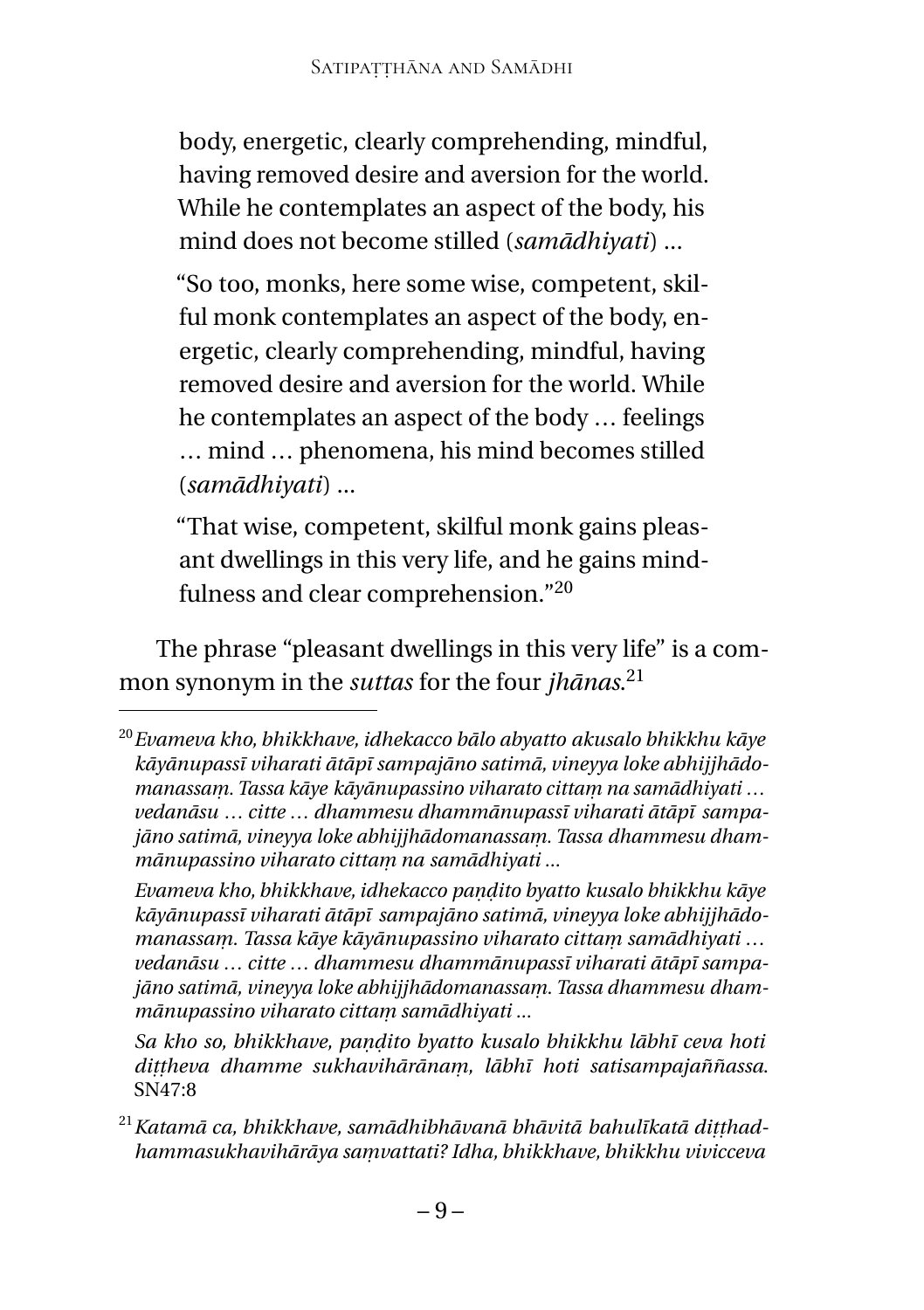Thus a pattern emerges whereby the four *satipaṭṭhānas* constitute the practice and development of *samādhi*, eventually leading to the four *jhānas*, *sammāsamādhi*. This relationship between the *satipaṭṭhānas* and *samādhi* is in fact made very explicit in the *suttas*:

"It is indeed to be expected, venerable sir, that a noble disciple who has faith, energy, and mindfulness, will gain *samādhi*, will gain one- pointedness of mind, when he has created a foundation through relinquishment. That*samādhi* of his, venerable sir, is his faculty of *samādhi*."<sup>22</sup>

"For one of right mindfulness (*satipaṭṭhāna*),*sammāsamādhi* (the *jhānas*) springs up."<sup>23</sup>

*kāmehi vivicca akusalehi dhammehi savitakkaṃ savicāraṃ vivekajaṃ pītisukhaṃ paṭhamaṃ jhānaṃ upasampajja viharati. Vitakkavicārānaṃ vūpasamā ajjhattaṃ sampasādanaṃ cetaso ekodibhāvaṃ avitakkaṃ avicāraṃ samādhijaṃ pītisukhaṃ dutiyaṃ jhānaṃ upasampajja viharati. Pītiyā ca virāgā upekkhako ca vihāsiṃ, sato ca sampajāno sukhañca kāyena patisamvedeti; yaṃ taṃ ariyā ācikkhanti— 'upekkhako satimā sukhavihārī'ti tatiyaṃ jhānaṃ upasampajja viharati. Sukhassa ca pahānā dukkhassa ca pahānā pubbeva somanassadomanassānaṃ atthaṅgamā adukkhamasukhaṃ upekkhāsatipārisuddhiṃ catutthaṃ jhānaṃ upasampajja viharati.* e.g. AN4:41.

<sup>&</sup>lt;sup>22</sup> Saddhassa hi, bhante, ariya-sāvakassa āraddha-vīriyassa upatthitas*satino etaṃ pāṭikaṅkhaṃ yaṃ vossagg'ārammaṇaṃ karitvā labhissati samādhiṃ, labhissati cittassa ekaggataṃ. Yo hi'ssa, bhante, samādhi tadassa samādh'indriyaṃ*. SN48:50

The *sati* faculty is normally understood to be the four *satipaṭṭhānas* and the *samādhi* faculty the four *jhānas*, see SN48:8.

<sup>23</sup>*Sammā-satissa sammā-samādhi pahotī ti.* SN45:1; and also AN10:103, AN10:105, AN10:121.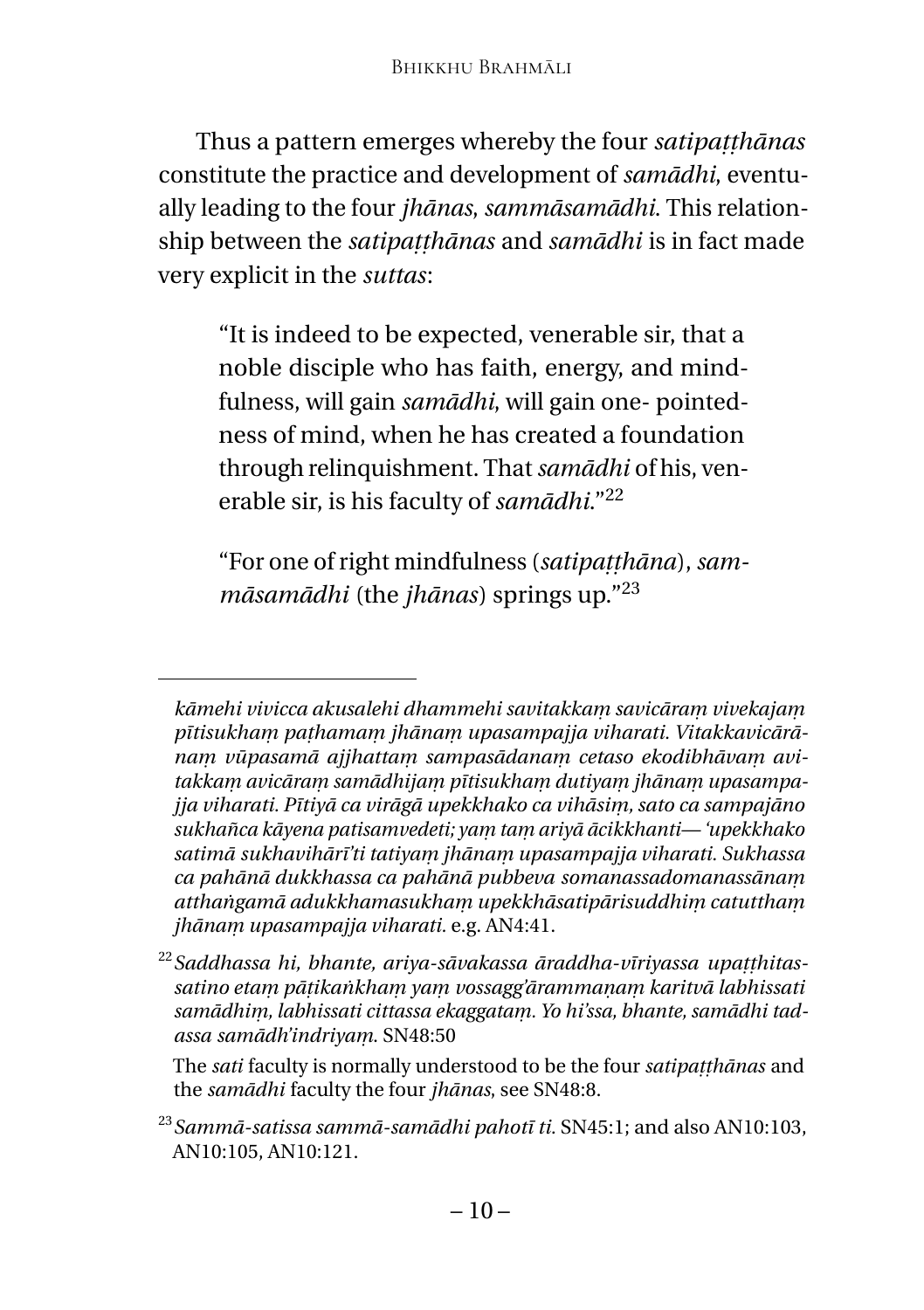### <span id="page-14-0"></span>SATIPATTHANA AND VIPASSANA

The above survey presents the most important evidence on the context in which *satipaṭṭhāna* occurs throughout the *suttas*. Having thus shown that the usual purpose of*satipaṭṭhāna* is the attainment of *samādhi*, it is necessary to consider the relationship between *satipaṭṭhāna* and *vipassanā*.

Firstly, it should be noted that the prevalence of a direct link between *satipaṭṭhāna* and *samādhi* does not necessarily mean that *satipaṭṭhāna* is all about *samatha* meditation. Rather, it means that, whether one practices *samatha* or *vipassanā*, in both cases the purpose of *satipaṭṭhāna* is the attainment of *samādhi*.

Secondly, the question arises as to what happens after *samādhi*: is there such a thing as post-*samādhi satipaṭṭhāna,* and if so, what does it involve? In this context it is important to note that a number of*suttas* make it clear that*satipaṭṭhāna* practice can take one all the way to the end of the Buddhist Path, for example:

"Bhikkhus, these four *satipaṭṭhānas*, when developed and cultivated, are noble and liberating; they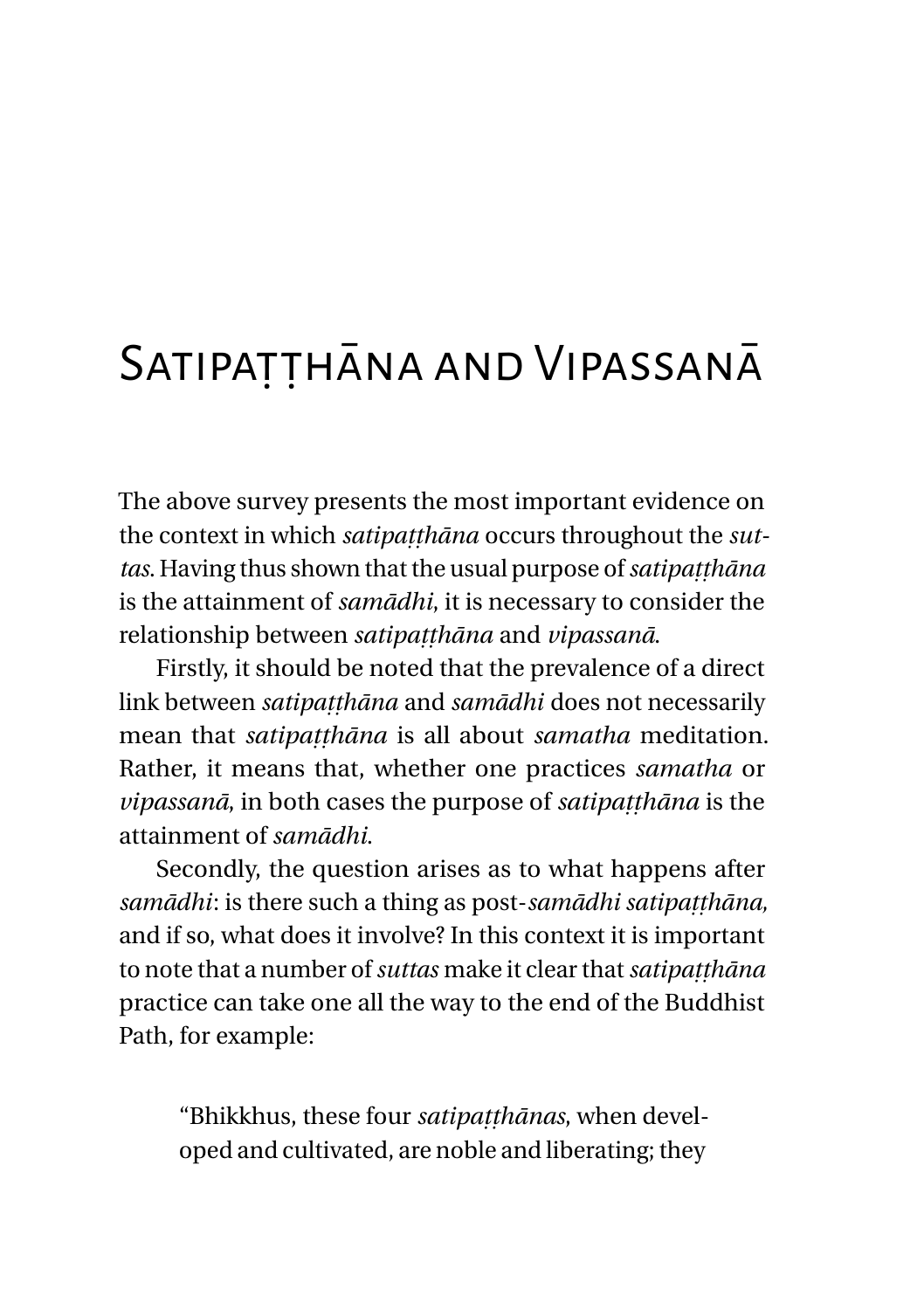lead one who acts upon them to the complete destruction of suffering."<sup>24</sup>

For*satipaṭṭhāna* to be able to take one to full awakwening, it seems required that it must include post-*samādhi vipassanā*, i.e. deep insight.<sup>25</sup> But a direct relationship between *satipaṭṭhāna* and *vipassanā* is never explicitly mentioned in the *suttas*. <sup>26</sup> To establish such a link it is necessary to broaden

II.*Vipassanā* is occasionally used in the phrase *vipassanāya samannāgato*, "possessed of insight." Again, it is not explicitly related to *satipaṭṭhāna*. See MN6, MN32.5, and AN10:71.

III. On a couple of occasions *vipassanā* occurs outside of these contexts. At AN2:31 wisdom is said to be developed through developing *vipassanā*; at SN43:12, among a large number of other qualities, *vipassanā* is said to lead to freedom from conditioned phenomena; at AN4:170 *vipassanā* is said to be developed before, after, or together with *samatha*.

IV. *Vipassanā* is also found in a few compounds. At AN4:92- 94, AN9:4, and AN10:54 we find the compound *adhipaññā- dhamma-vipassanāya*, "insight into things relating to the higher wisdom," and at MN111 *anupadadhamma-vipassanā*, "step by step insight into things."

<sup>24</sup>*Cattāro me bhikkhave satipatthānā bhāvitā bahulīkatā ariyā niyyānikā niyyanti takkarassa sammā-dukkhakkhayāya.* SN47:17; and also SN47:11, SN47:27, SN47:32, SN47:34, SN47:37, SN47:38, SN47:50.

<sup>25</sup>By deep insight I mean insight into the five *khandhas* as being affected by the three characteristics; i.e. insight that is capable of giving rise to the four stages of awakening.

<sup>26</sup>In fact *vipassanā* is not a very common word in the *suttas*, at least not compared to *satipaṭṭhāna* and particularly not compared to *samādhi*. It is mainly used in the following contexts.

I. Its most frequent use by far is as a pair with *samatha*. In this usage the meaning seems to have a rather broad range and is never specifically related to *satipaṭṭhāna*. See DN33.1.9, DN34.1.3, MN73.18f, MN149.10, MN151.19f, SN35:245, SN41:6, SN43:2, SN45:159, AN2:31, AN2:172, AN2:310, and AN4:254. On a few occasions *samatha* and *vipassanā* form a pair within a longer list of qualities, e.g. at MN43.14 and AN4:147.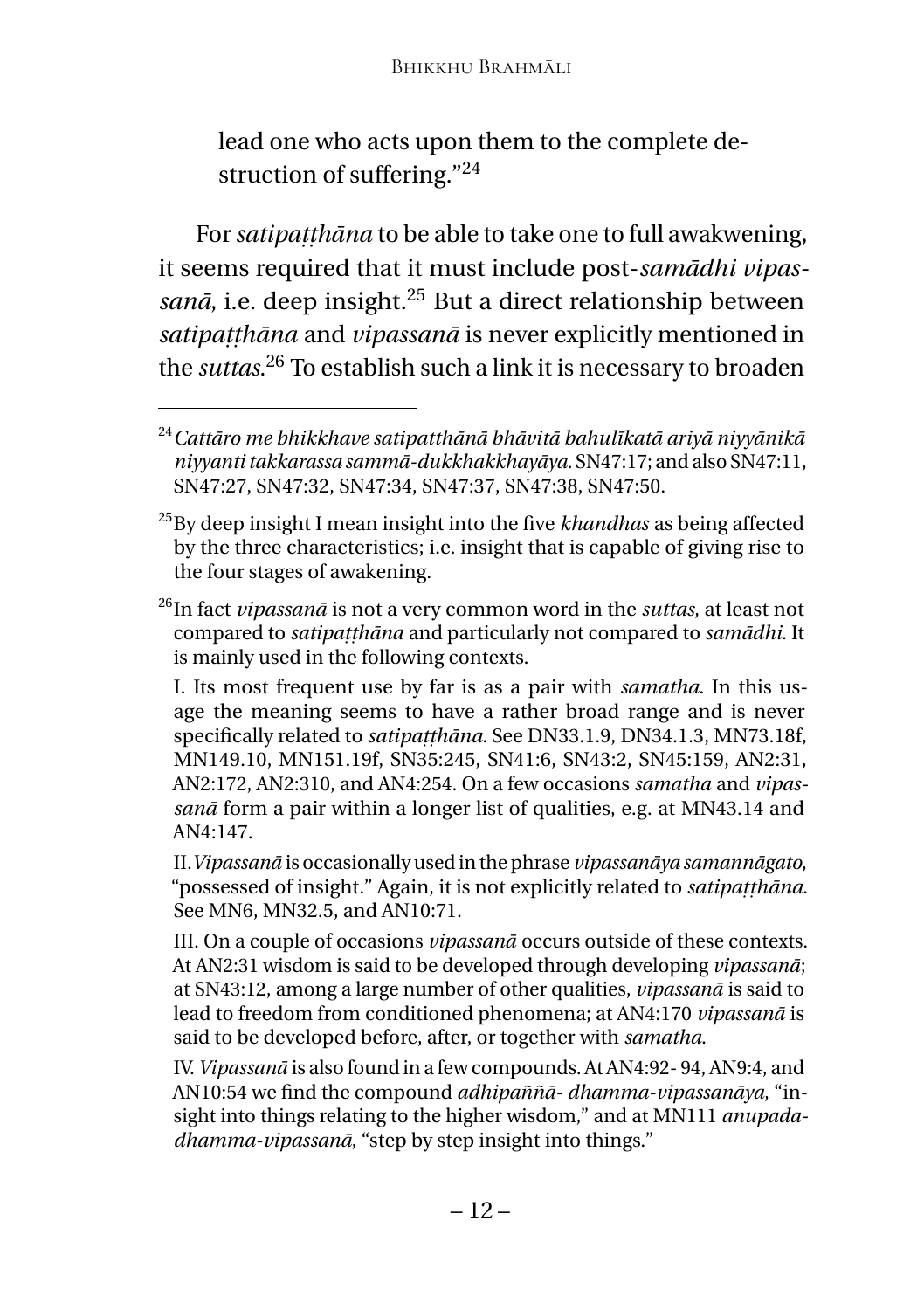the inquiry to include other terms that also signify insight, such as *ñāṇa*, *dassana*, and *yathā-bhūta-ñāṇa- dassana*. This broadened inquiry brings to light the following interesting passage:

"Come, friends, contemplate an aspect of the body … feelings … mind … phenomena, energetic, clearly comprehending, unified, serene, stilled, with one-pointed mind, in order to know the body according to reality (*yathā-bhūta-ñāṇa*)."<sup>27</sup>

Note how this passage differs significantly from the standard *satipaṭṭhāna* formula found almost everywhere else. It is two differences in particular that are important in the context of this study: Firstly, the insight aspect relates to the deep insights of seeing reality as it actually is (*yathā-bhūta-ñāṇa*); secondly, using a string of related terms - unified, serene, stilled, with one-pointed mind - the passage puts a strong emphasis on *samādhi*. The implication is that *satipaṭṭhāna* should be practiced for the purpose of deep insight only after *samādhi* has been achieved.<sup>28</sup> It thus seems clear that there

V. Finally, occasionally one finds the verbal form *vipassati*, e.g. DN32.3 and MN131-134.

In all the above there is no obvious linkage between *vipassanā* and *satipaṭṭhāna*.

<sup>27</sup>*Etha tumhe, āvuso, kāye kāyānupassino viharatha ātāpino sampajānā ekodibhūtā vippasannacittā samāhitā ekaggacittā, kāyassa yathābhūtaṃ ñāṇāya; vedanāsu … citte … dhammesu dhammānupassino viharatha ātāpino sampajānā ekodibhūtā vippasannacittā samāhitā ekaggacittā, dhammānaṃ yathābhūtaṃ ñāṇāya.* SN47:4

<sup>28</sup>I. The various terms signifying *samādhi* are adjectives to *kāyānupassino*. The meaning is therefore that one should dwell contemplating the body (etc.) after these qualities, i.e. *samādhi*, have been established.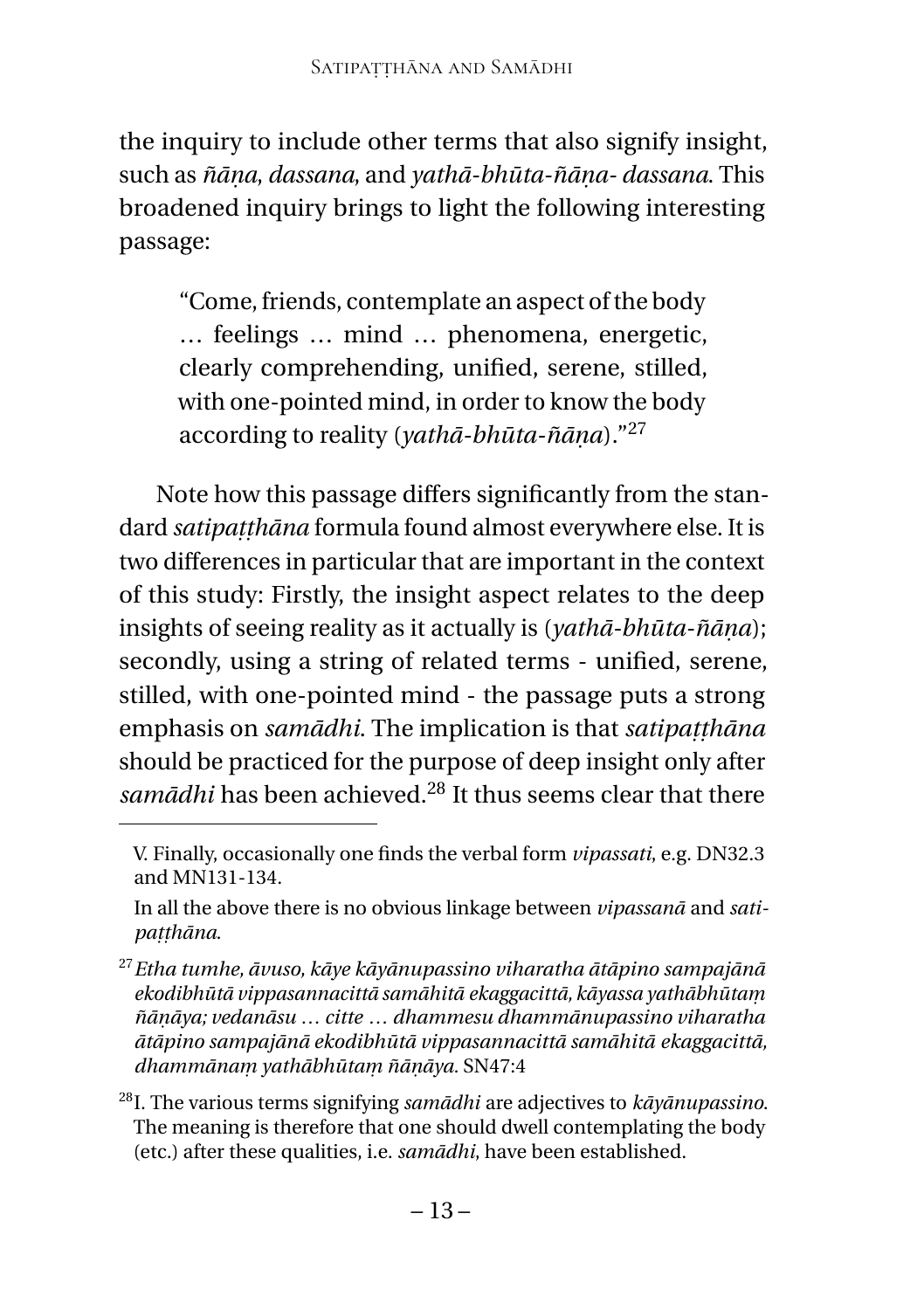is such a thing as post-*samādhi satipaṭṭhāna* and that its purpose is *deep* insight.<sup>29</sup>

MN64.9-16 gives a clear example of the sort of insight practice that comes after *samādhi*: after emerging from the *jhānas* one is to reflect on them as being affected by the three characteristics. Although *satipaṭṭhāna* is never mentioned, this practice would seem to fall squarely within *cittānupassanā*, "contemplation of the mind."

<sup>29</sup>It should also be noted that although the emphasis of *satipaṭṭhāna* is on *vipassanā* at this stage, this does not preclude *satipaṭṭhāna* from being helpful for the further development of *samādhi* And the deeper the *samādhi* the more powerful the subsequent *vipassanā* practice will be.

II. That *satipaṭṭhāna* as a deep insight practice only begins after *samādhi* has been attained is not surprising. In the *suttas* it is always *samādhi* which is the condition for *yathā- bhūta-ñāṇa-dassana*, e.g.: *sammāsamādhimhi asati sammāsamādhi-vipannassa hat'ūpanisaṃ hoti yathā-bhūta- ñāṇa-dassanaṃ,* "when right *samādhi* is not existing, for one failing in right *samādhi*, the cause is destroyed for knowledge and vision of things as they really are;" AN10:3. See also AN10:103, AN10:105, and AN10:121.

This relationship between *samādhi* and *yathā-bhūta-ñāṇa- dassana* may also explain why a direct link between *satipaṭṭhāna* and insight is so rarely expressed in the *suttas*. It seems likely that after *samādhi yathābhūta-ñāṇa-dassana* is used in place of *satipaṭṭhāna* so as to indicate more precisely what is happening at this stage. Elsewhere, e.g. MN117.34, *sammā-ñāṇa* is used in a similar way. *Yathā-bhūta-ñāṇa-dassana* may thus be regarded as a subset and a specialised aspect of *satipaṭṭhāna*.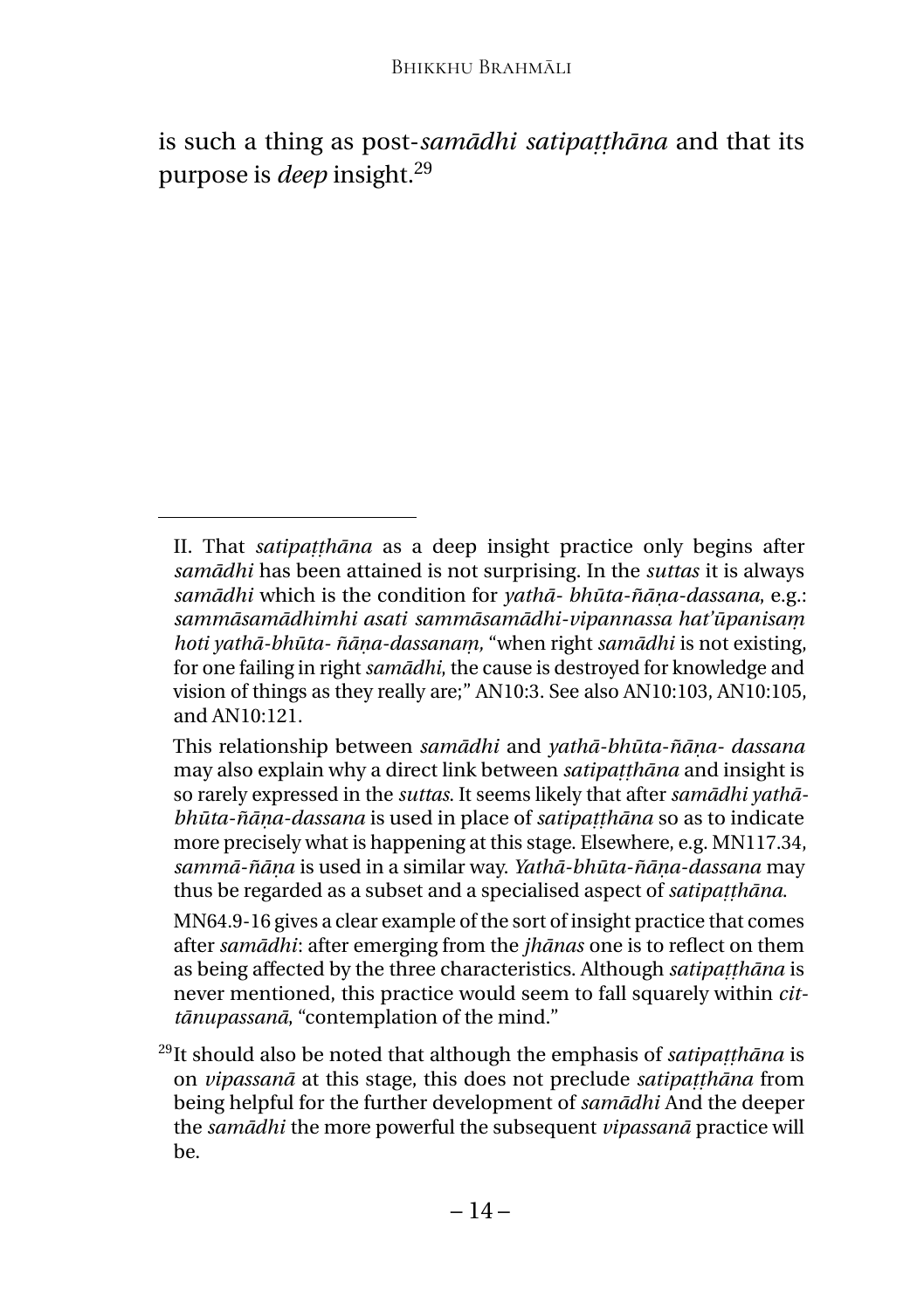### <span id="page-18-0"></span>TWO STAGES OF SATIPATTHANA

From the above it emerges that *satipatthana* normally should be considered as a practice leading to *samādhi* and under special circumstances as a practice leading to deep insight. Furthermore, it appears that these two aspects of *satipaṭṭhāna* can be divided into two quite distinct stages. In accordance with the natural progression of meditation practice,  $30$  the first stage of *satipaṭṭhāna* is about attaining *samādhi*. Once *samādhi* has been achieved (i.e. the necessary condition for deep insight is in place), the mind is equipped to uncover the true nature of the five aspects of personality<sup>31</sup> and realise the successive stages of awakening. This is the second stage of *satipaṭṭhāna*. Such a two-stage division of *satipaṭṭhāna* is in fact explicitly described in the *suttas*:

"... so these four focuses of mindfulness (*satipaṭṭhāna*) are the bindings for the mind of the noble disciple in order to subdue his habits from lay life, to subdue his distress, fatigue, and fever

<sup>30</sup>i.e., that *samādhi* is a precondition for deep insight. See Conclusion below.

<sup>31</sup>i.e., the five *khandhas*, the standard analysis in the *suttas* of a living being.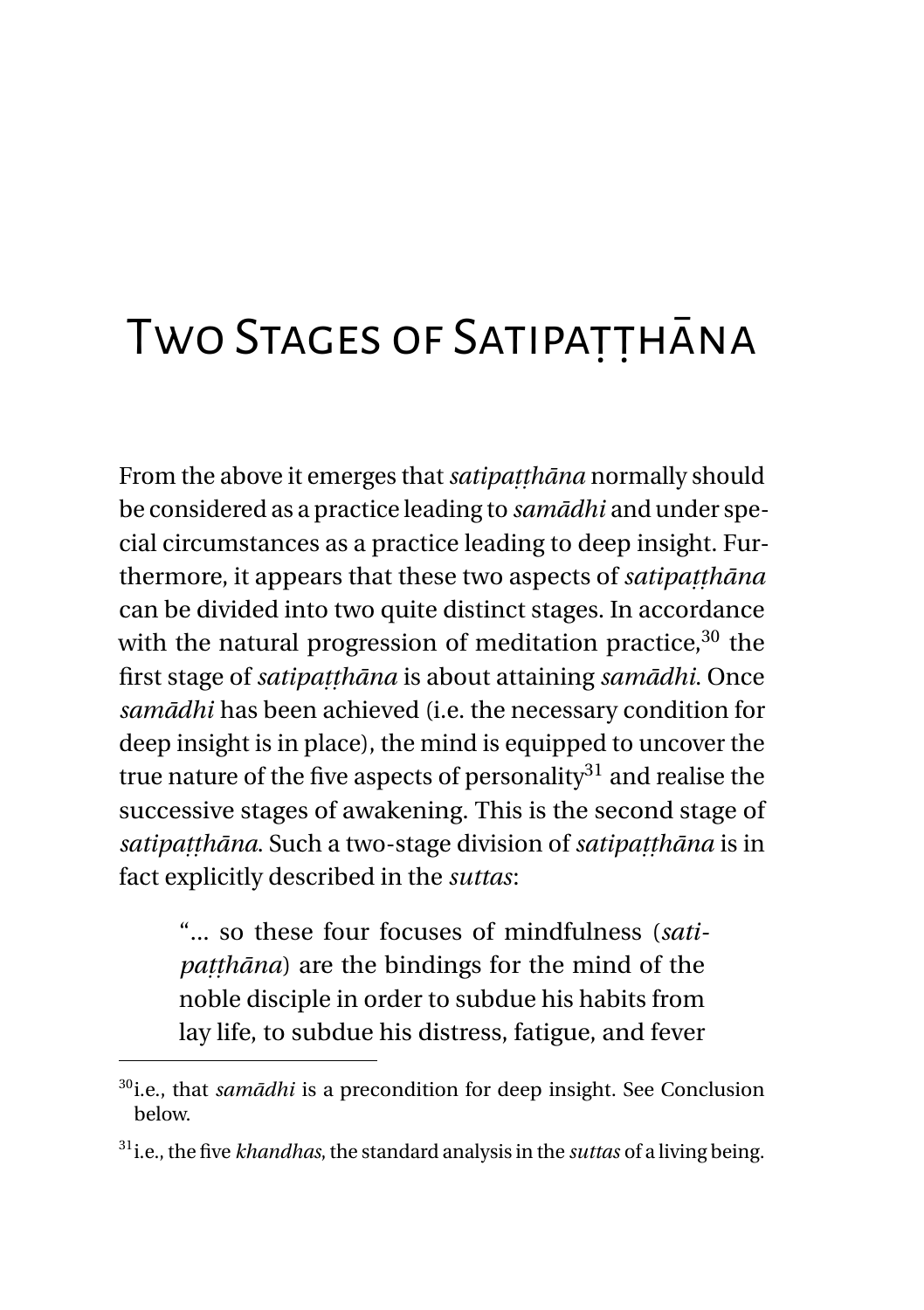from lay life, and in order that he may attain the true way and realise extinguishment (*nibbāna*).

"Then the Tathāgata trains him further: 'Come, bhikkhu, contemplate an aspect of the body … feelings … mind … phenomena, but do not think thoughts of sense desire.' "<sup>32</sup>

Here the first stage of *satipaṭṭhāna* serves the purpose of abandoning refined hindrances.<sup>33</sup> This is part of the path

There are also other passages where *satipaṭṭhāna* practice is shown to remove (refined aspects of) the hindrances:

I. "So too, monks, here some wise, competent, skilful monk contemplates an aspect of the body … feelings … mind … phenomena, energetic,

<sup>32</sup>*Evameva kho, aggivessana, ariyasāvakassa ime cattāro satipaṭṭhānā cetaso upanibandhanā honti gehasitānañceva sīlānaṃ abhinimmadanāya gehasitānañceva sarasaṅkappānaṃ abhinimmadanāya gehasitānañceva darathakilamathapariḷāhānaṃ abhinimmadanāya ñāyassa adhigamāya nibbānassa sacchikiriyāya.*

*Tamenaṃ tathāgato uttariṃ vineti—* "*ehi tvaṃ, bhikkhu, kāye kāyānupassī viharāhi, mā ca kāmūpasaṃhitaṃ vitakkaṃ vitakkesi. Vedanāsu … citte … dhammesu dhammānupassī viharāhi, mā ca kāmūpasaṃhitaṃ vitakkaṃ vitakkesi.*" MN125.23-24

On the reading *kāmūpasaṃhitaṃ* rather than *kāyūpasaṃhitaṃ* see Middle Length Discourses of the Buddha, note 1177. SN47:10 too appears to be showing a similar split between *satipaṭṭhāna* before and after *samādhi*.

<sup>&</sup>lt;sup>33</sup>It would seem that "distress, fatigue, and fever based on lay life" refers to the five hindrances, in particular sense desire. The text in question, however, specifies that the five hindrances have already been removed. To make sense of this apparent contradiction, we need to turn to the parallel to MN125 found in the Madhyama Āgama in Chinese translation, MĀ198. This parallel does in fact not include the five hindrances at this stage. Ven. Anālayo argues persuasively that certain elements of the Pali version, including the five hindrances, are corruptions that were not originally present. (See Anālayo's, *A Comparative Study of the Majjhima-nikāya*, Taipei, 2011, p.719.)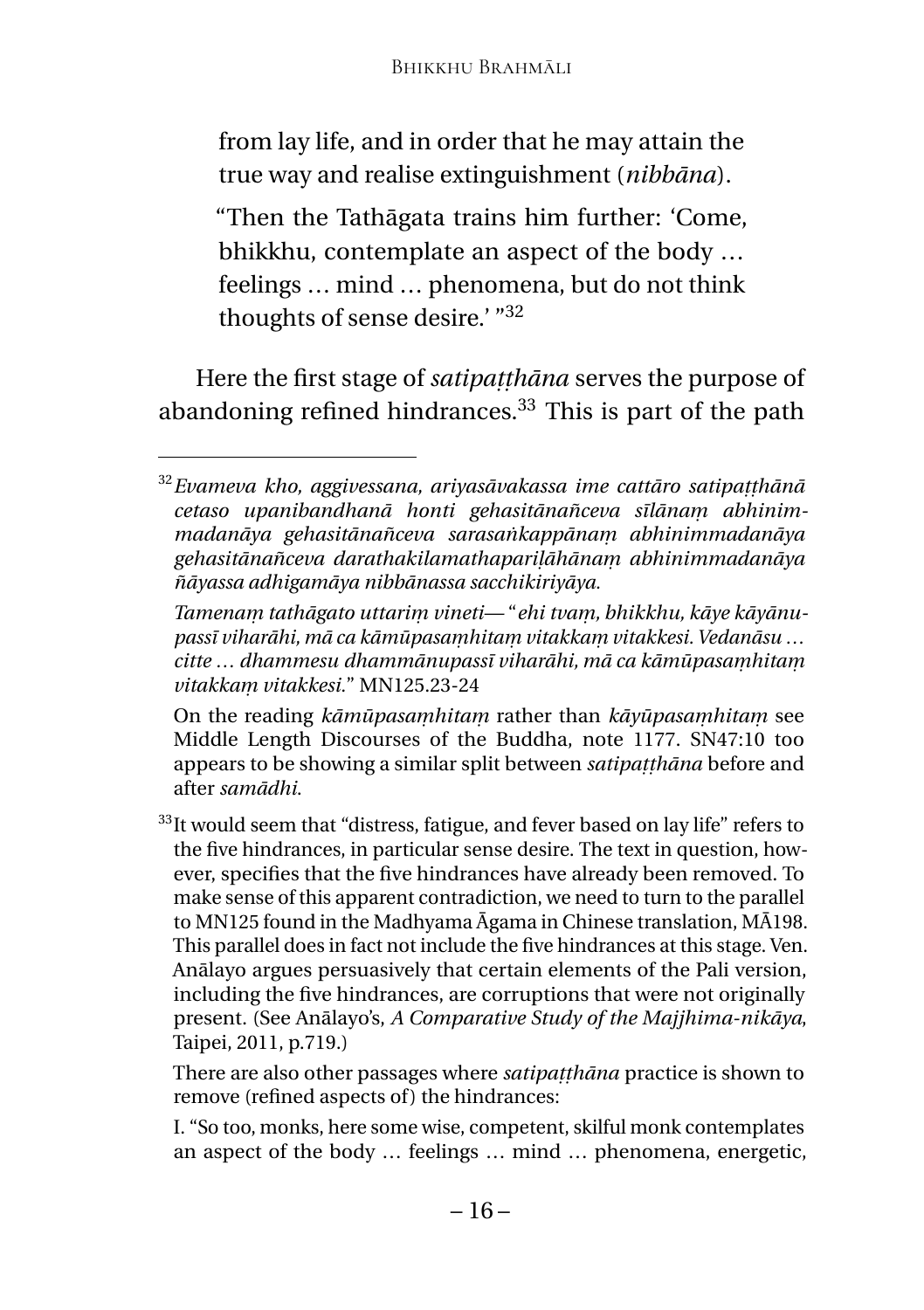leading to *samādhi*. The second stage of *satipaṭṭhāna* is here characterised by sense desire having been abandoned, something suggesting that *samādhi* has been attained.<sup>34</sup>

*Upakkilesa* is used in other places to refer to subtle aspects of the hindrances, e.g. the Upakkilesa Sutta, MN128.

II. "So too, Ānanda, when a bhikkhu contemplates an aspect of the body … feelings … mind … phenomena he flattens bad unwholesome qualities."

*Evameva kho, ānanda, bhikkhu kāye … vedanāsu … citte … dhammesu dhammānupassī viharantopi upahanateva pāpake akusale dhamme.*  $SN54:10$ 

III. "Monks, the four *satipaṭṭhānas* should be developed for the abandoning of these five hindrances."

*Imesaṃ kho, bhikkhave, pañcannaṃ nīvaraṇānaṃ pahānāya ime cattāro satipaṭṭhānā bhāvetabbā.* AN9:64

<sup>34</sup>Note that the description of *satipatthana* here (at the second stage) bears a close resemblance to the passage quotes in note 27 above (and the corresponding section in the main text). In the present passage, instead of the terms *ātāpī, sampajāno, satimā, vineyya loke abhijjhādomanassaṃ* found in the ordinary *satipaṭṭhāna* formula, we find *mā ca kāmūpasaṃhitaṃ vitakkaṃ vitakkesi.* This indicates that sense desire has been abandoned through *samādhi*. Similarly, in the passage in note 27, *satimā vineyya loke abhijjhā-domanassaṃ* has been replaced with a string of terms signifying *samādhi*. It therefore seems likely that the two passages refer to the same type of post-*samādhi satipaṭṭhāna*. Also in the present passage, in the subsequent text the first *jhāna* is missing, the training going straight to the second *jhāna*. This suggests that the first *jhāna* is here included in the *satipaṭṭhāna* practice. Again, this points to post-*samādhi satipaṭṭhāna*.

clearly comprehending, mindful, having removed desire and aversion for the world. While he contemplates an aspect of phenomena, his mind becomes concentrated, his corruptions are abandoned."

*Evameva kho, bhikkhave, idhekacco paṇḍito byatto kusalo bhikkhu kāye kāyānupassī viharati … vedanāsu vedanānupassī viharati … citte cittānupassī viharati … dhammesu dhammānupassī viharati ātāpī sampajāno satimā, vineyya loke abhijjhādomanassaṃ. Tassa dhammesu dhammānupassino viharato cittaṃ samādhiyati, upakkilesā pahīyanti.* SN47:8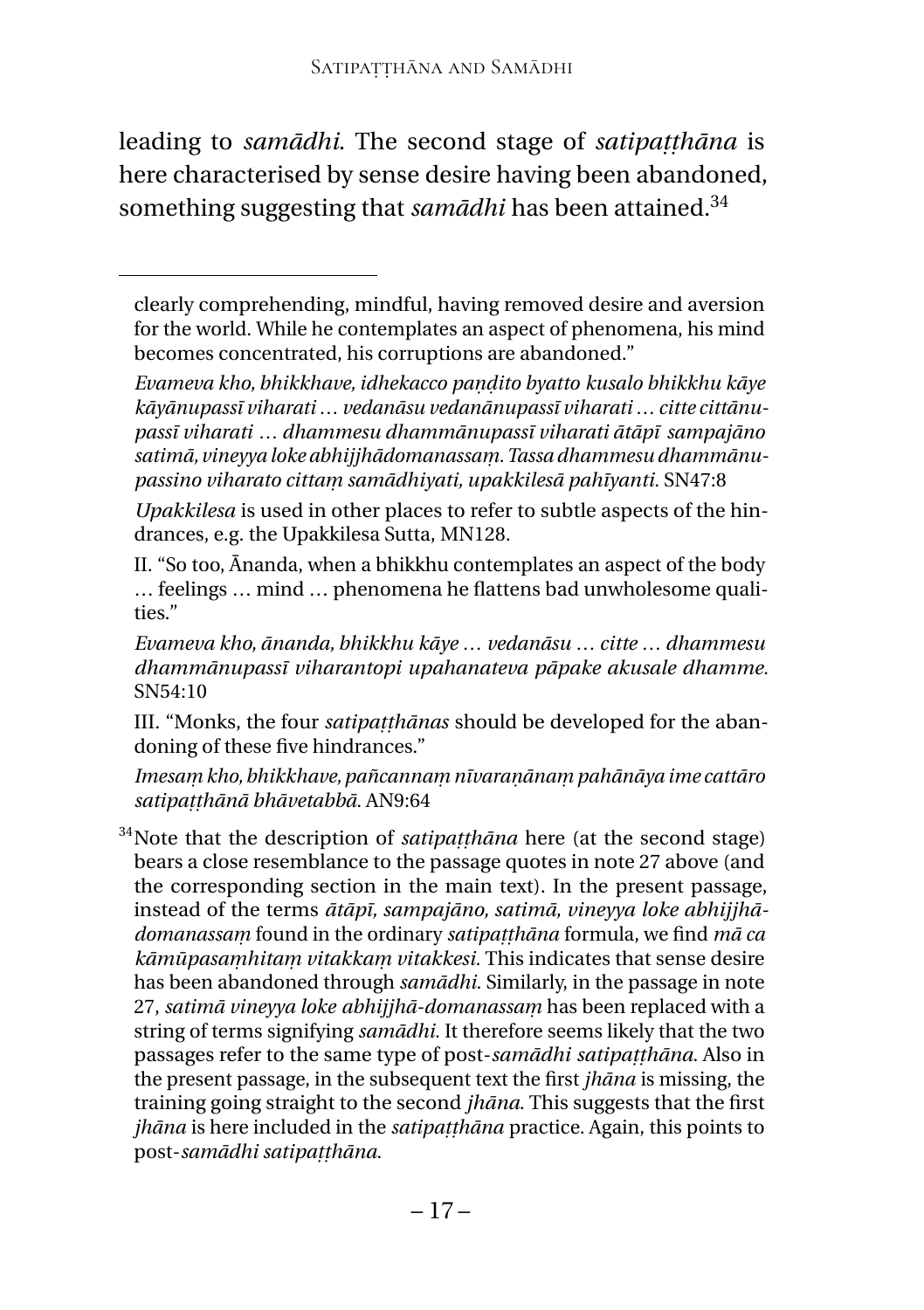#### <span id="page-21-0"></span>**CONCLUSION**

Almost all *sutta* passages that deal with the place of *satipaṭṭhāna* in the broader scheme of the Buddhist path, show that *satipaṭṭhāna* is a condition for *samādhi*. It must therefore be concluded that the main purpose of *satipaṭṭhāna* is to bring the mind to *samādhi*. This result is important because it contradicts the common misunderstanding that*satipaṭṭhāna* is only concerned with *vipassanā*.

The second important conclusion that can be drawn from the above discussion is that *satipaṭṭhāna* as a deep insight practice, leading to insight into the true nature of the aspects of personality (*khandhas*), only begins after *samādhi* has been attained. This conclusion is in line with a common theme in the *suttas*:

"When there is right stillness (*sammāsamādhi*), for one who has right stillness, the cause is in place for knowledge and vision of things according to reality (*yathā-bhūta-ñāṇa-dassana*)."<sup>35</sup>

<sup>35</sup>*Sammāsamādhimhi sati sammāsamādhi-sampannassa upanisasampannaṃ hoti yathā-bhūta-ñāṇa-dassanaṃ*. See e.g. AN10:3. This relationship between *samādhi* and *yathā- bhūta-ñāṇa-dassana* is found on numerous occasions throughout the *suttas*. See also note 28.